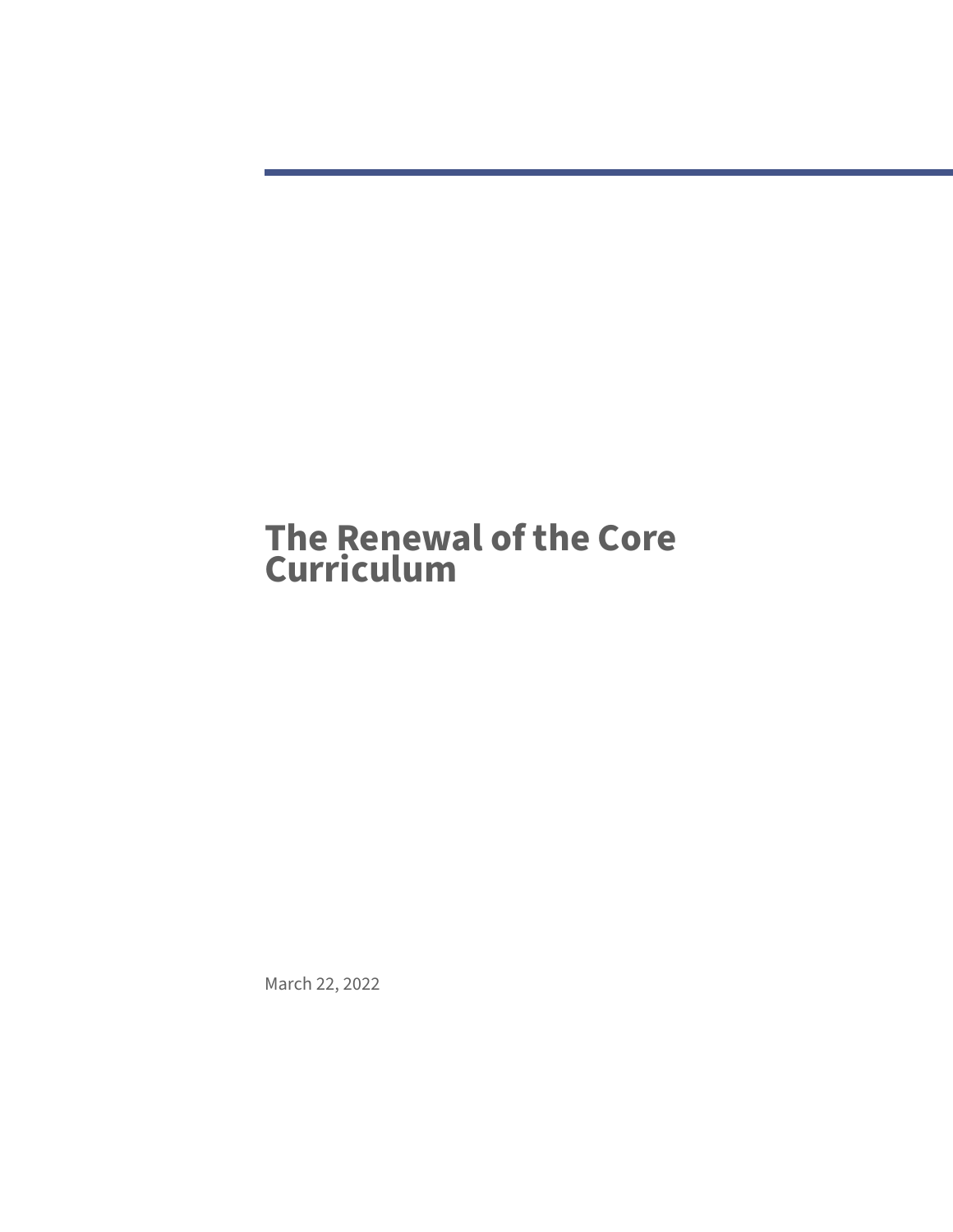# **1 Core Curriculum Map**



**Figure 1:** The Proposed Structure of the Core

# **2 The Core Curriculum**

The very life of beings with intelligence is to think, to exercise this intelligence actively, on what is. A knowing being lives most acutely, most vividly, when it thinks about what is.

## — James Schall, S.J. The Life of the Mind

The Core Curriculum is the vital heart of a UST education. Over the course of 45 credit hours (or smaller focused pathways in the case of high credit transfer) the student cultivates the foundations of the life of the mind, according to the best the classical liberal arts tradition has to offer. In their journey through the core, students will come to understand themselves as free and intellectual beings, hone their intellectual skills in reasoning, persuasion, and more, and cultivate the beginnings of wisdom via a holistic perspective on the individual disciplines they study.

The core consists of four interconnected sequences, each of which emphasizes a particular one of the three core goals: self-knowledge, intellectual skills, and wisdom. Goals emphasized in one sequence are reinforced in the others. (For a more detailed account of the goals of the renewed core, see **section [5](#page-3-0)**.) These sequences, for the most part, are arranged in a recommended, rather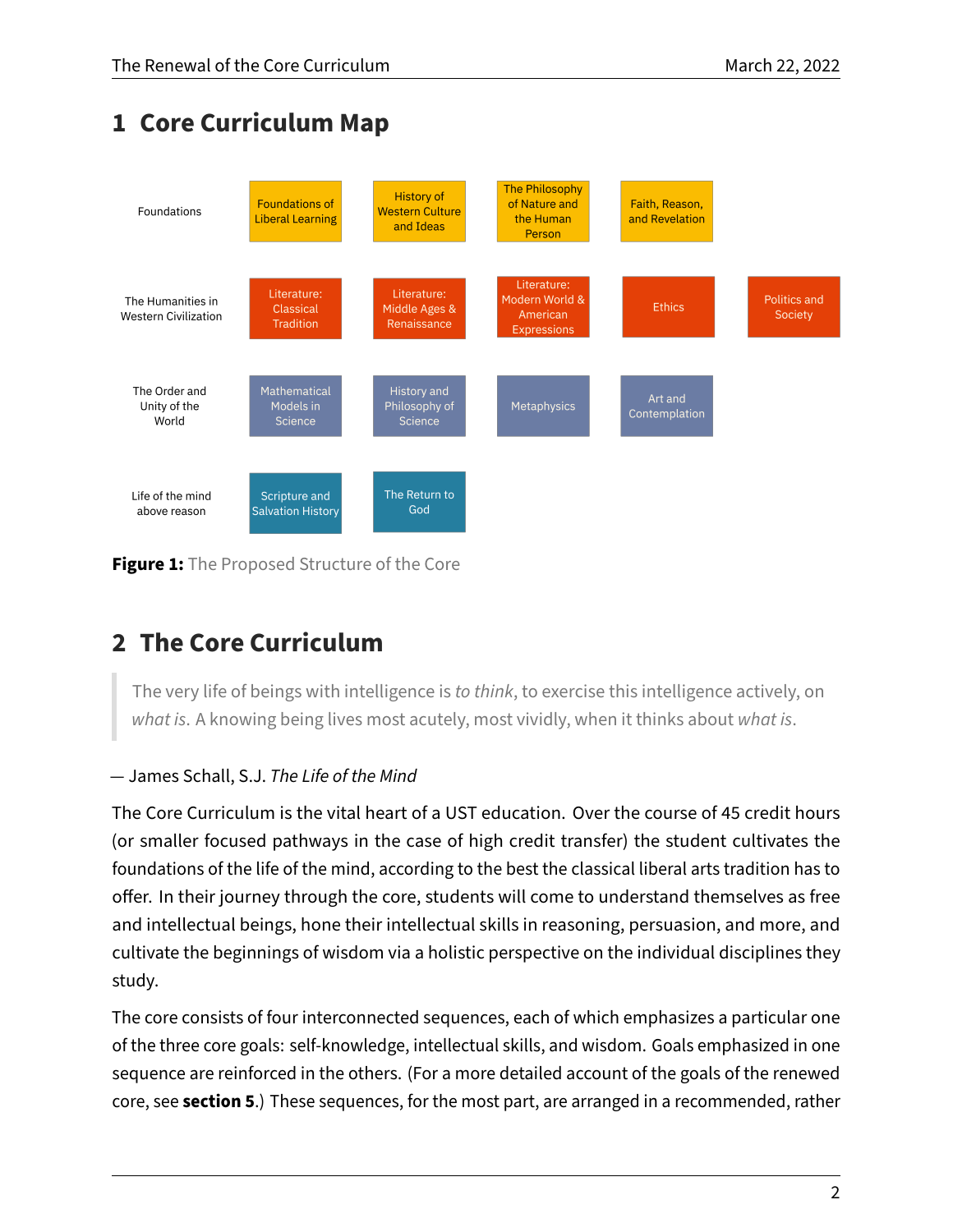than a required, order, but they are expected to have been completed by a particular phase of the student's education: the first sequence by the end of the first year at UST, the second two sequences by the end of the third year, and the final sequence by the end of the fourth year. Students will not begin a sequence until they have started the prior sequence. Most students can comfortably complete the whole core by taking about 2 core courses per semester. Depending on degree plan and transfer credits, students may complete these sequences earlier in their course of study at UST.

What follows are brief descriptions of the individual course sequences. Each of the courses receives a more detailed description in its own section later in this document (see **section [6](#page-7-0)**).

Students experience symmetries along multiple axes of inquiry and connections arcing across more than one sequence. The two intermediate sequences of the core culminate in courses that reflect respectively on the active and contemplative lives. All core courses are taught under specific disciplinary prefixes by core fellows properly credentialed in the relevant discipline.

# **3 The Foundational Sequence (Required of all students)**

# **3.1 Foundations of Liberal Learning**

The student begins with **Foundations of Liberal Learning:** an introduction to liberal education via the liberal arts of language—grammar, logic and rhetoric. Presuming no prior knowledge of these topics, it imparts to students the skills of logical thinking and persuasion they will need to thrive in their further studies and to develop as persons. Brief selections from authors such as Josef Pieper serve to introduce the classical intellectual tradition—both pre-Christian and Christian.

# **3.2 Philosophy of Nature and the Human Person**

In close concert with the course on liberal learning, students undertake **Philosophy of Nature and the Human Person**: an exploration of the nature of the human person as a sensate, intelligent, and free being, in order that knowledge of the self and of its capacity for transcendence may provide a foundation for their pursuit of wisdom in the core. At the same time, they are introduced to the insights of Aristotle and Thomas Aquinas, so foundational for the Catholic intellectual tradition. Readings focus on selections from Plato, Aristotle, and Thomas Aquinas' Treatise on Man.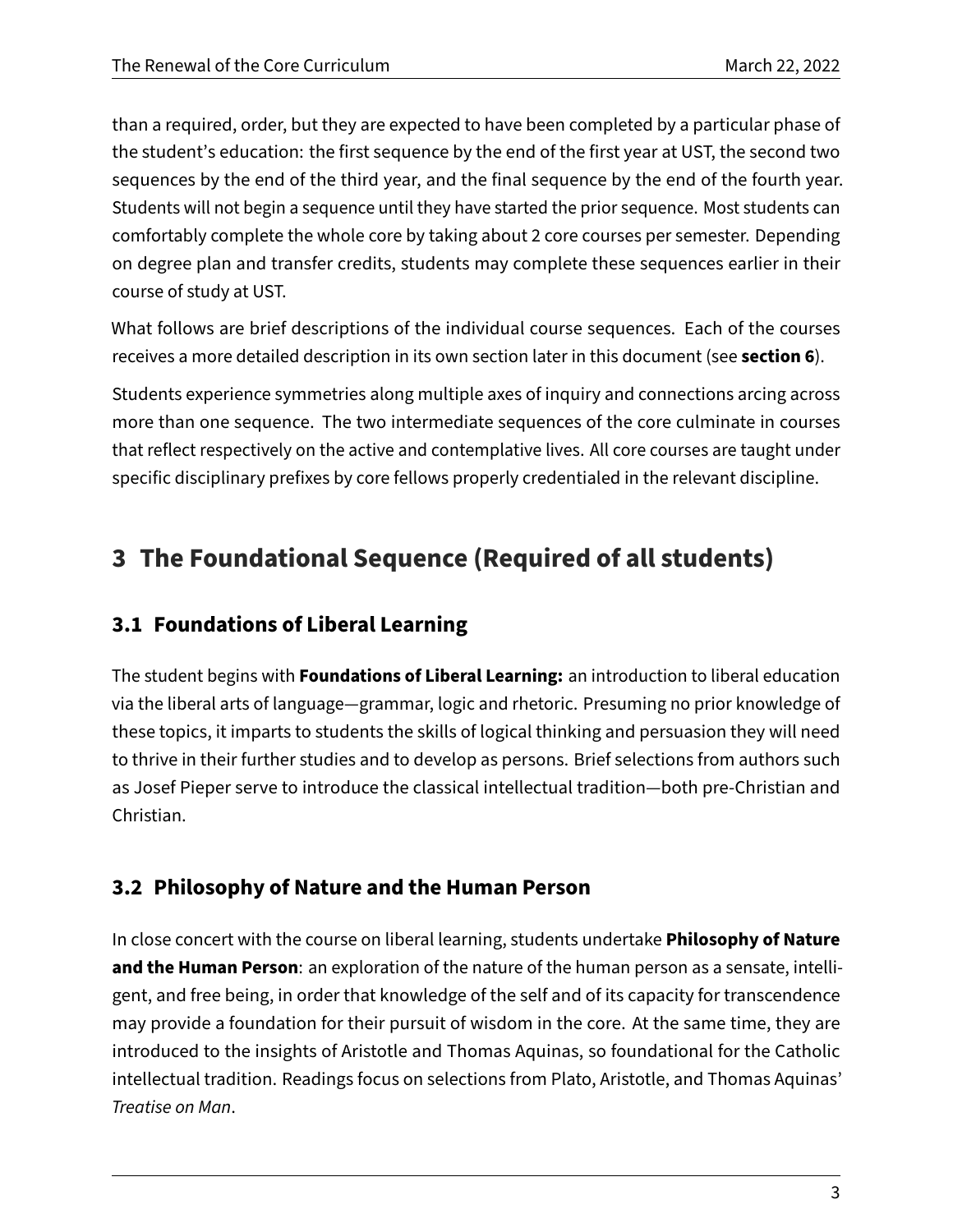## **3.3 History of Western Culture and Ideas**

Integral to students' formation is a sense of their own and other's histories, and the development of clear-sighted judgment in the light historical evidence can provide. For the Catholic tradition, the person flourishes in community, and awareness of this truth serves as a source of historical consciousness extending from the present to reflection on the past. Readings of primary sources vary according to the judgment of the professor. Christopher Dawson's work provides a fundamental inspiration.

# **3.4 Faith, Reason, and Revelation**

Recommended at the end of the foundational sequence of the core, **Faith, Reason, and Revelation** introduces students to the possibility and reasonableness of theological reflection, the historical veracity of revelation, and the openness of the human person to transcendent reality, in whose light the deepest questions and desires of the human heart begin to find meaningful answers. Readings include Dei Verbum and other seminal works of the modern Magisterium.

# **4 Subsequent Sequences**

Following upon the foundational sequence taken by all students (including transfers), students embark upon a sequence in the humanities in order to form their imagination, broaden their moral experience, and hone their skills in reading, interpretation, persuasion, and practical reasoning. They undertake a slightly shorter sequence (generally reduced for transfer students) on the order and unity in the world, enabling them to develop their skills in mathematical and empirical reasoning and to pursue and wonder at knowledge for its own sake. The final sequence aims for the coherence of the whole in the light of a holistic vision of the order of things and students' own purpose, as disclosed by divine revelation.

# <span id="page-3-0"></span>**5 Core Goals**

1. To form in students an understanding of themselves as human persons endowed with intellectual and imaginative capacities and free will, so that they are empowered to pursue wisdom and to cultivate virtues, in which their humanity is fulfilled.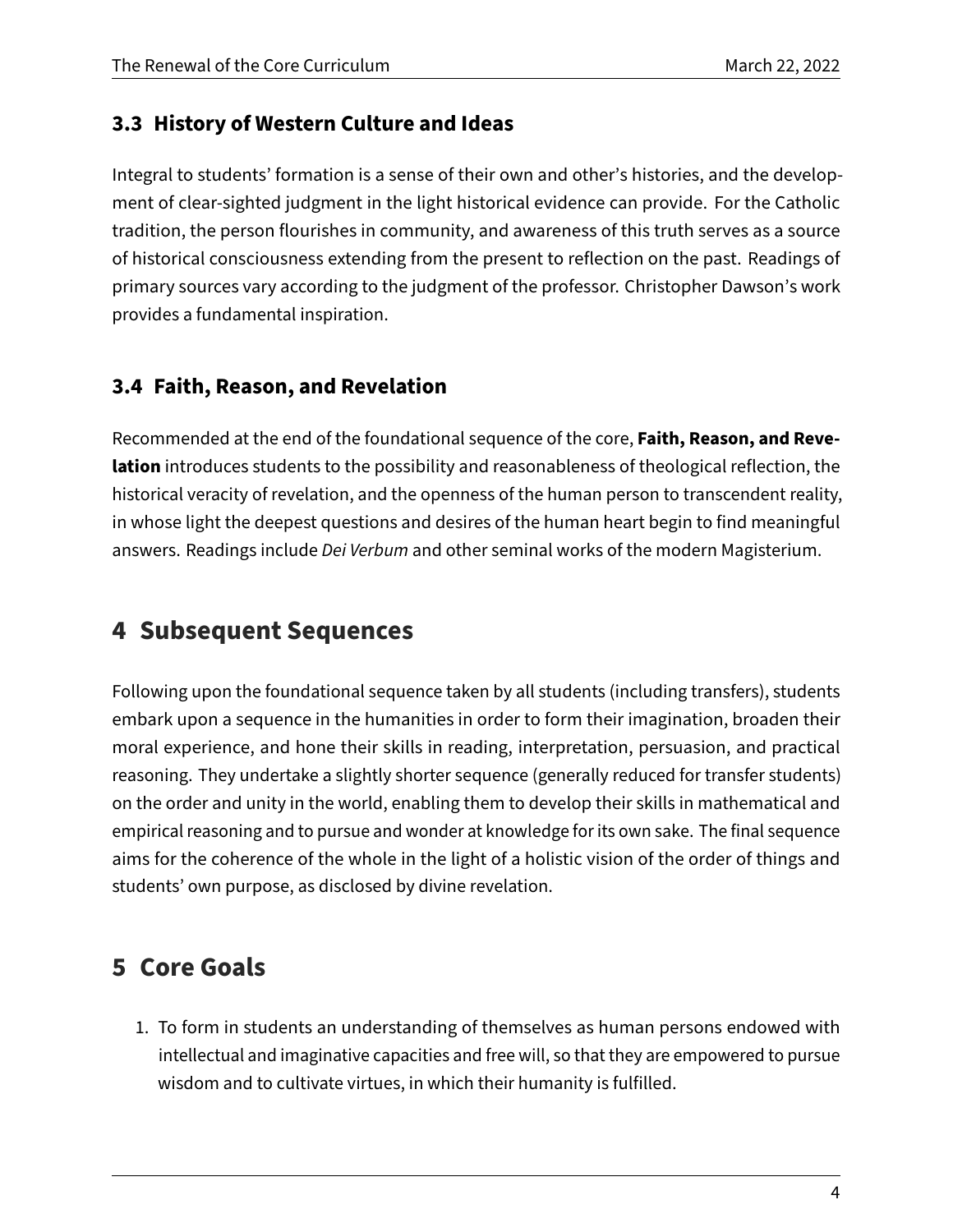- 2. To cultivate intellectual skills that shape the life of the mind across multiple disciplines and enable a person to grow intellectually into the best version of himself or herself. Such skills take many forms. They could, for example, include, without being limited to, the ability to read and interpret, to draw conclusions from principles or data, to formulate accurate definitions, or to persuade others without manipulation or deceit.
- 3. To develop in students a reflective, philosophical habit of mind from the perspective of which the truths of all disciplines, of faith and of reason, can begin to be grasped as an ordered whole unified by underlying principles. This manifests itself in a healthy curiosity and a reverent wonder for truth in all its forms and in a keen interest in the underlying causes of things.

# **5.1 Commentary on the Goals**

The goal of self-knowledge: that is, forming in students an understanding of themselves as endowed with intellectual, imaginative, and volitive capacities, appears first on the list because students need first to be aware that they have a life of the mind to live in order to be able to live it. One needs a sense of one's own interiority and selfhood in order to set straight at the outset certain misconceptions about everything else one does in cultivating the life of the mind. One such misconception in particular is that we are in the end no different from the animals. More positively, such knowledge lays the foundation for understanding that there are certain distinctive intellectual skills whose cultivation perfects the soul. This is a goal about introducing students to their own human interiority. Coming to understand oneself in the way just described occurs in several disciplines, notably Philosophy, Literature, and History, as well as the Foundations of Liberal Learning course.

The goal of cultivating intellectual skills that transcend disciplinary boundaries is at the heart of the core curriculum. The list given here illustrates the kinds of things that could appear in specific student learning outcomes, but does not mandate any particular one of these skills individually or collectively.

- The skill of reading and interpreting the meaning of a text, an argument, or a discourse across a variety of media
- The skill of analyzing a regular structure as a bearer of meaning and significance in a given medium whether of nature or of art
- The skill of constructing a reasonable argument, whether from data or from principles
- The skill of defining and distinguishing
- The skill of contextualizing and comparing data and texts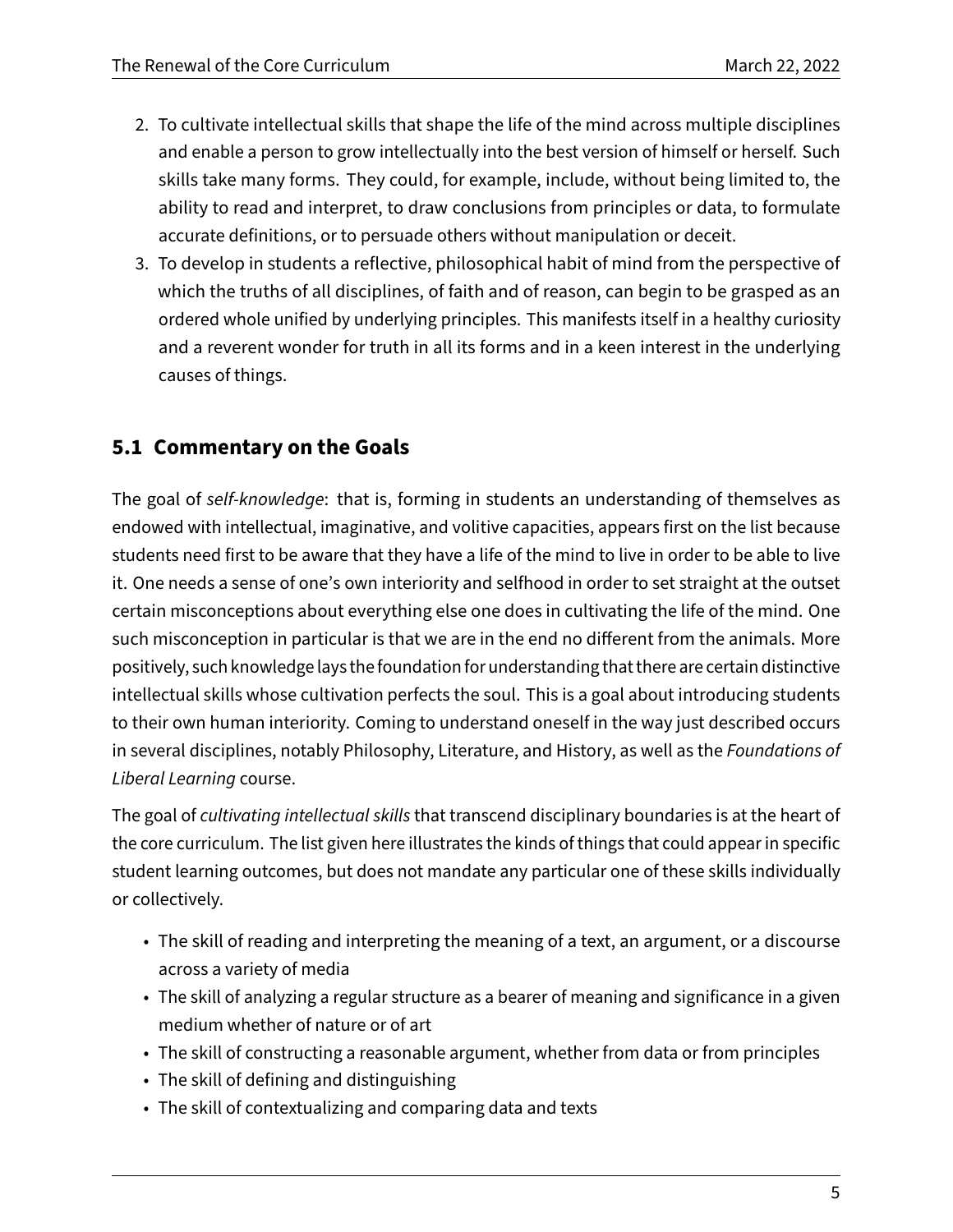- The skill of persuading and leading other minds without manipulation or deceit
- The skill of harmonizing presentation and expression with the dignity or worth of the subject or occasion
- The skill of identifying and applying the procedure by which a problem may be generalized and solved

The third goal, cultivating the beginning of wisdom, is something meant to influence students beyond their experience in core classes, extending to their majors, as well as to their professional vocations and personal lives after graduation. We will look for evidence of it in their work particularly as they relate one discipline to another or show that they can reflect on fundamental principles underlying their intellectual seeking.

Taken as a whole, these three goals are inclusive of all disciplines to the extent that such disciplines are studied and taught for their own sake. Moreover, even though each goal might appear more prominently in particular courses within the core, none of them is strictly limited to a particular discipline or course. As Ex Corde Ecclesiae describes it "Without in any way neglecting the acquisition of useful knowledge, a Catholic University is distinguished by its free search for the whole truth about nature, man and God. The present age is in urgent need of this kind of disinterested service, namely of proclaiming the whole meaning of truth" (§ 4). Faithful to this spirit, the core curriculum seeks to foster a broad range of disciplines principally for the sake of truth itself rather than for the sake of their particular usefulness. It is precisely this common inspiration and awareness of one another that permits the "dialogue . . . for mutual enhancement" described by Ex Corde § 15.

# **5.2 Serving the UST Mission through Core Goals**

The core curriculum serves the goals and fosters the values identified in the Mission Statement of the University of St. Thomas. The Mission Statement expresses our commitment to the following elements:

- **the Catholic intellectual tradition,** a tradition that (i) understands human persons as rational, imaginative, free creatures capable of fulfillment through wisdom and virtue (Goal 1), (ii) prizes the intellectual skills formed by the liberal arts that have always been foundational in Catholic universities (Goal 2), and (iii) understands all of created reality as intelligible through principles and causes (Goal 3);
- **the dialogue between faith and reason,** which depends upon the reflective, philosophical habit of mind our curriculum fosters (Goal 3);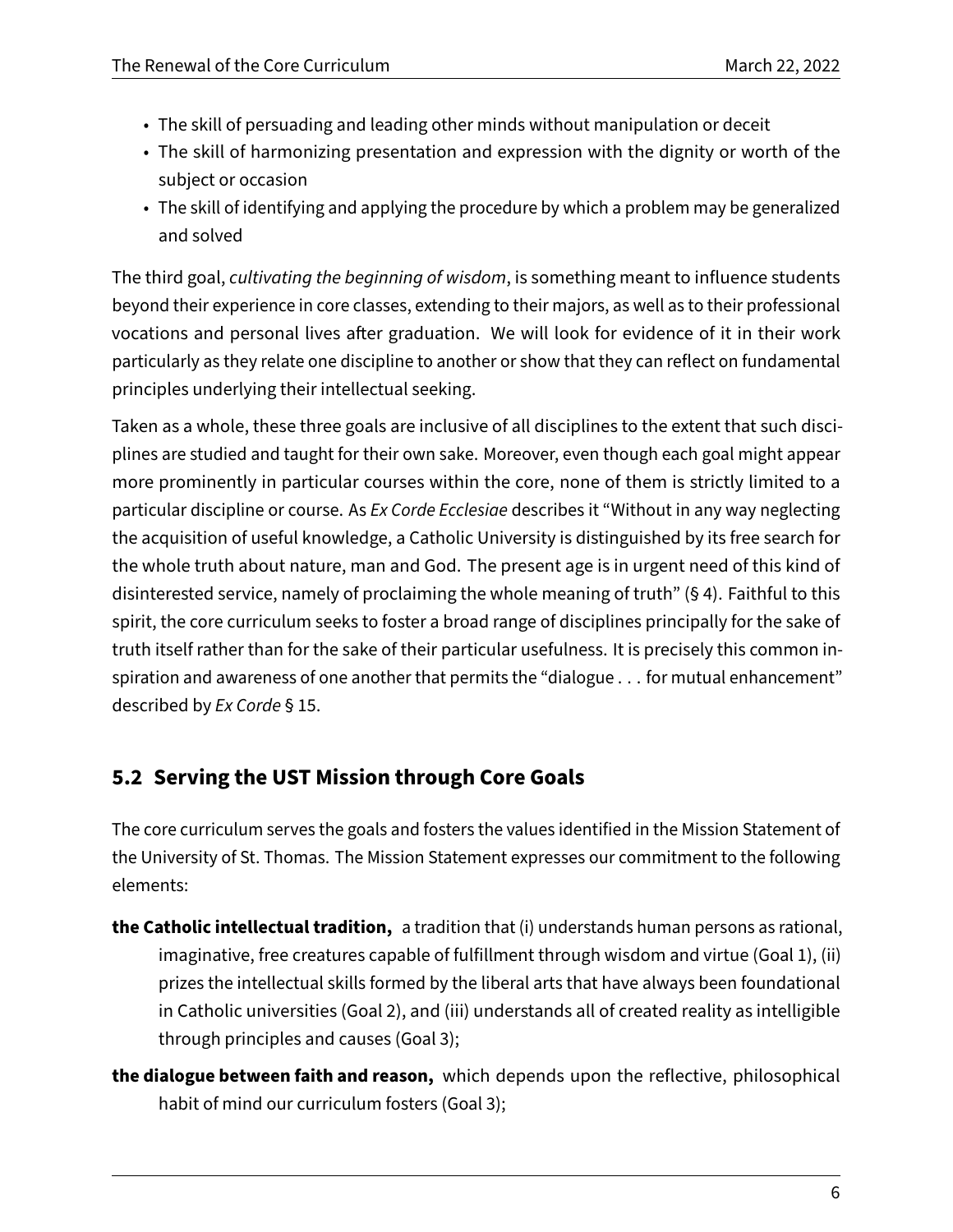- **the Basilian core values of goodness, discipline, and knowledge,** virtues through which our students' humanity is fulfilled (Goal 1);
- **engagement in a diverse, collaborative community,** insofar as the intellectual skills that our core develops (Goal 2) facilitate engagement and conversation among people of diverse backgrounds, and the unifying perspective it affords enables students to understand the relationship between the different parts of human knowledge (Goal 3), making possible constructive collaboration across different disciplines; and
- **the unity of all knowledge,** insofar as the truths of all disciplines can be grasped as an ordered whole unified by underlying principles (Goal 3) forming our graduates to think critically, communicate effectively (Goal 2), succeed professionally, and lead ethically (Goal 1).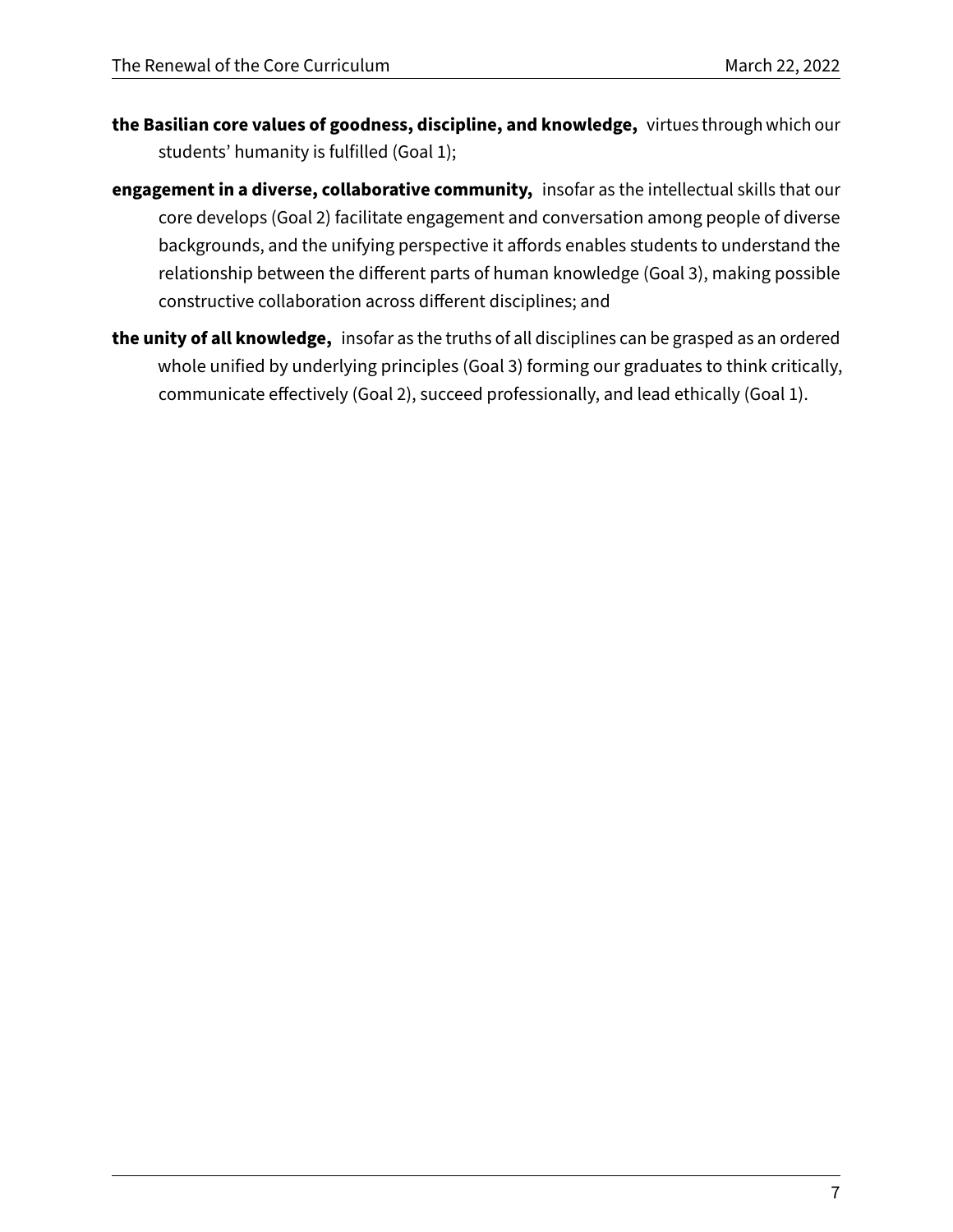# <span id="page-7-0"></span>**6 Detailed Descriptions of the Proposed Courses**

For each course, the reader will find two rationales: one for academics and university leaders, the other for students. The reason for adopting this twofold structure is that various readers of the proposal will bring to it differing primary interests regarding the place and purpose of courses in the core curriculum. Thus the proposal offers, as a courtesy to its readers, a way to identify which parts of the proposal are most likely to answer readers' particular questions about a course.

# **6.1 Foundations of Liberal Learning**

Then that book altered my state of mind . . . and made my wishes and desires into something else entirely: suddenly every empty hope became worthless to me, and instead I began to long for the immortality of wisdom, with unbelievable fervor of heart.

—St. Augustine, Confessions 3.4.

#### **6.1.1 Description**

An introduction to the liberal arts of language: grammar, logic, and rhetoric, accompanied by an explanation of liberal learning itself, its nature and importance. The course is interdisciplinary and may be taught from different disciplinary perspectives, depending on the professor.

#### **6.1.2 Why this course is in the core (explanation for educators)**

A liberal education embodies a particular vision of the world, of objective truth, and of the self. It is, in the words of Fr. James Schall, "another sort of learning." Yet because this "other sort of learning" is a paradigm unfamiliar to many students, we set them up for success by presenting how it differs from what they may have experienced up to this point, how to put it into practice via logical reasoning, and above all, why it matters. This course demonstrates what the life of the mind is all about and gives students the opportunity to develop it by cultivating traditional intellectual skills. These skills go beyond mere memorization, formulaic writing techniques, or test-taking strategies. They are in fact the traditional skills known in the Middle Ages as the trivium: interpretation of language, careful reasoning, and persuasive argumentation.

In the course of developing these skills, students may read such classics as Josef Pieper's Leisure the Basis of Culture and selections from Ss. Boethius or John Henry Newman.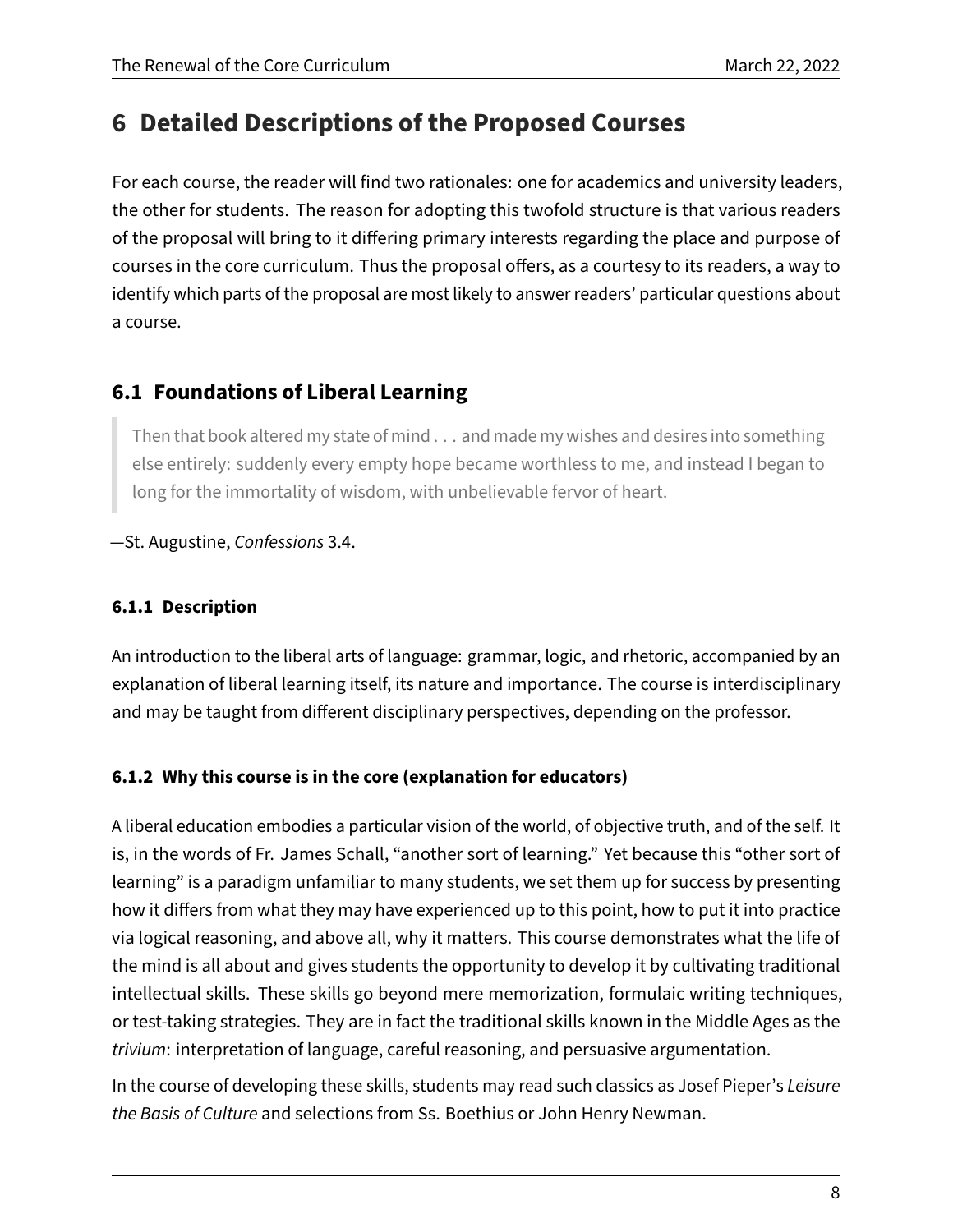The focus on specific intellectual skills regards the second goal of the core. The focus on the vocation of the student as a recipient of liberal education concerns the first goal of the core.

#### **6.1.3 What students can expect to get out of this course (explanation for students)**

Students will develop facility in reasoning and communicating, with a focus on honing these skills for success in their subsequent studies. Students will be introduced to what a liberal arts education means, how it differs from other educational experiences, and why it is important.

#### **Learning Outcomes**

- 1. Students will understand the nature of a liberal education as the Catholic intellectual tradition understands it.
- 2. Students will reflect on the intellectual virtues and their place in the life of the mind, including the practices that help cultivate such virtues.
- 3. Students will be able to apply specific intellectual skills as they begin themselves to live the intellectual life:
	- close analytical reading
	- logical thinking
	- persuasive writing and / or speaking.

**Readings and Topics** The proposed textbooks for the course are Houser's Logic as a Liberal Art or Sister Miriam Joseph's The Trivium and Crider's The Office of Assertion. Students might also expect to read texts like the following:

- 1. Pieper, Leisure the Basis of Culture
- 2. Newman, Idea of a University (selections)
- 3. Basil, "Address to Young Men on Reading Greek Literature"
- 4. Aquinas, Summa Contra Gentiles Bk. 3, chapter 112

Students can expect such topics as the following:

- 1. liberal learning as the pursuit of knowledge for its own sake
- 2. logic, rhetoric, and grammar (primarily in exercise form)

The initial syllabus was developed by Christopher Wolfe, PhD. The course is planned for asynchronous and in-person instruction modes. The asynchronous shell and subsequent development have been the work of Andrew Hayes, PhD.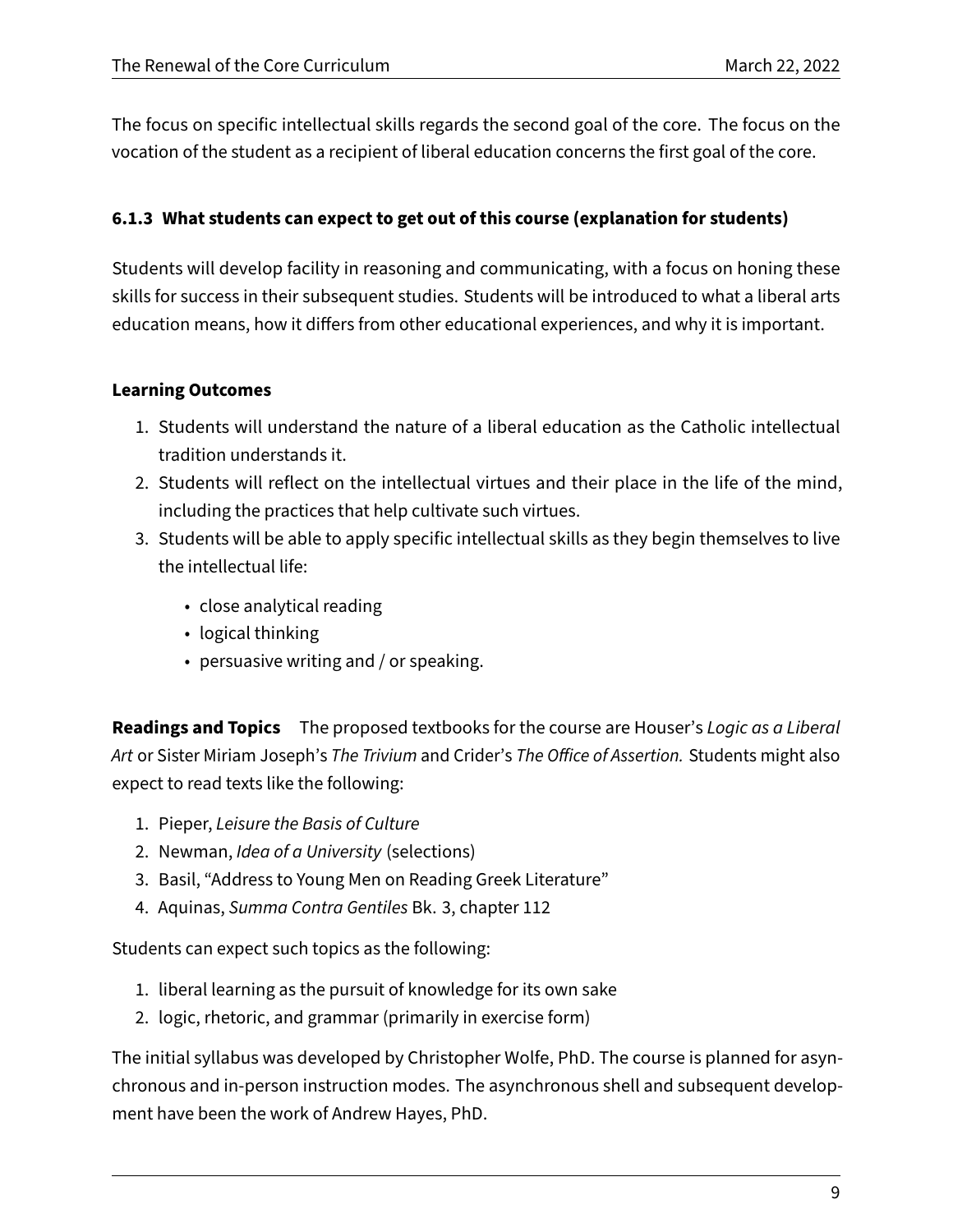## **6.2 History of Western Culture and Ideas**

Human history obviously unfolds in a horizontal dimension within space and time. Yet it also has a vertical dimension. It is not only we who write our history: God writes it with us.

—St. John Paul II, Memory and Identity, p. 153.

#### **6.2.1 Description**

A historical perspective on European culture, society, and politics. This course aims to foster both historical consciousness and the stability and circumspection that results from an awareness of the richness and diversity of the past.

#### **6.2.2 Why this course is in the core (explanation for educators)**

It is important for students not only to know themselves as free and rational persons, capable of intellectual and moral excellence. The human person is intrinsically communal. Thus, they must also come to understand themselves by developing the ability to judge well and humanely regarding their own and other communities and the traditions that characterize them. History entails a turn to the selfhood of the community in all its concreteness for an understanding of the possibilities for and challenges to human excellence. This kind of capacity for judgment yields what Newman describes as an enlargement of mind and an awareness of shared humanity. It also enables them to develop the skill of recognizing false interpretations of the past.

#### **6.2.3 What students can expect to get out of this course (explanation for students)**

Students will develop a sense of historical awareness via the study of European history and culture, brought into conversation with other cultural traditions. In so doing they will better understand themselves and come to grasp the importance of historical consciousness as an essential endowment of a free person.

#### **Learning Outcomes**

- 1. Students will demonstrate knowledge of their interiority in the context of the history of the conception of human selfhood.
- 2. Students will discuss their own self-development in relation to their community over time.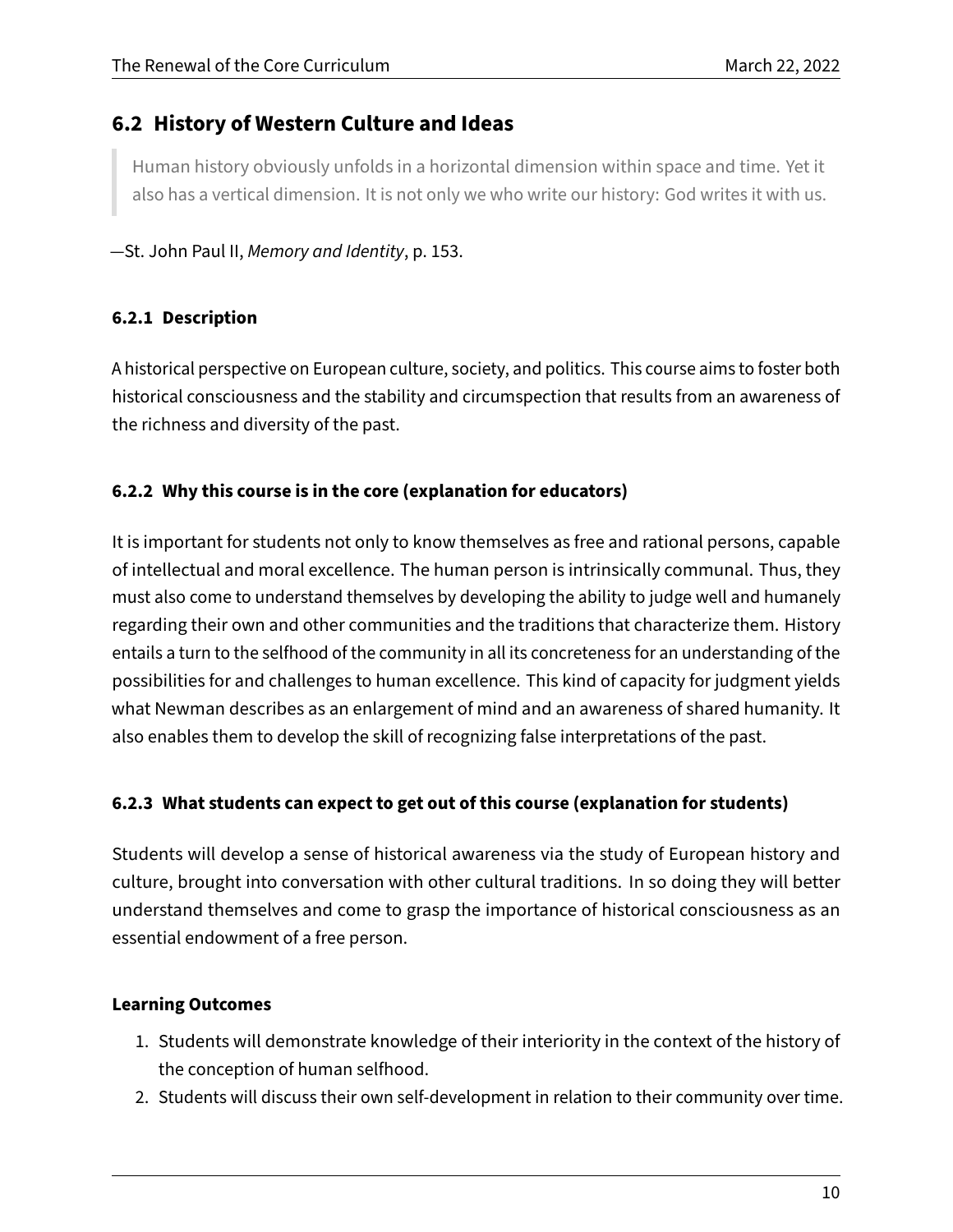- 3. Students will discuss the interplay of human free will, imagination and human agency and structural causation in key historical events.
- 4. Students will demonstrate the ability to analyze and evaluate conflicting historical narratives, using professional standards of historical inquiry.

**Readings and Topics** Readings include select primary sources from classical antiquity though the middle ages up to late modernity, compiled as a reader. Christopher Dawson's vision provides a fundamental inspiration.

# **6.3 Philosophy of Nature and the Human Person**

[We speak of] each man in all the unrepeatable reality of what he is and what he does, of his intellect and will, of his conscience and heart. Man who in his reality has, because he is a "person", a history of his life that is his own and, most important, a history of his soul that is his own.

—St. John Paul II, Redemptor Hominis §14

#### **6.3.1 Description**

A course in philosophical anthropology, studying many aspects of human nature: sensation, emotion, thought, will, habits, soul, and body.

#### **6.3.2 Why this course is in the core (explanation for educators)**

The first step to embarking on the formation of the person is to have some sense of the nature and purpose of the human person, because a liberal education ultimately aims at the formation of the whole person. Similarly, in order to embrace the life of the mind, students need to be made aware that a life of the mind is possible, and that they have a soul for which they have the right and duty to care. And finally, no authentic education could be possible apart from an awareness of what Gaudium et Spes calls simply, "the transcendence of the person" (§13). This transcendence of the person connects immediately with our desire to know and study the world and the order of things. As St. John Paul II puts it,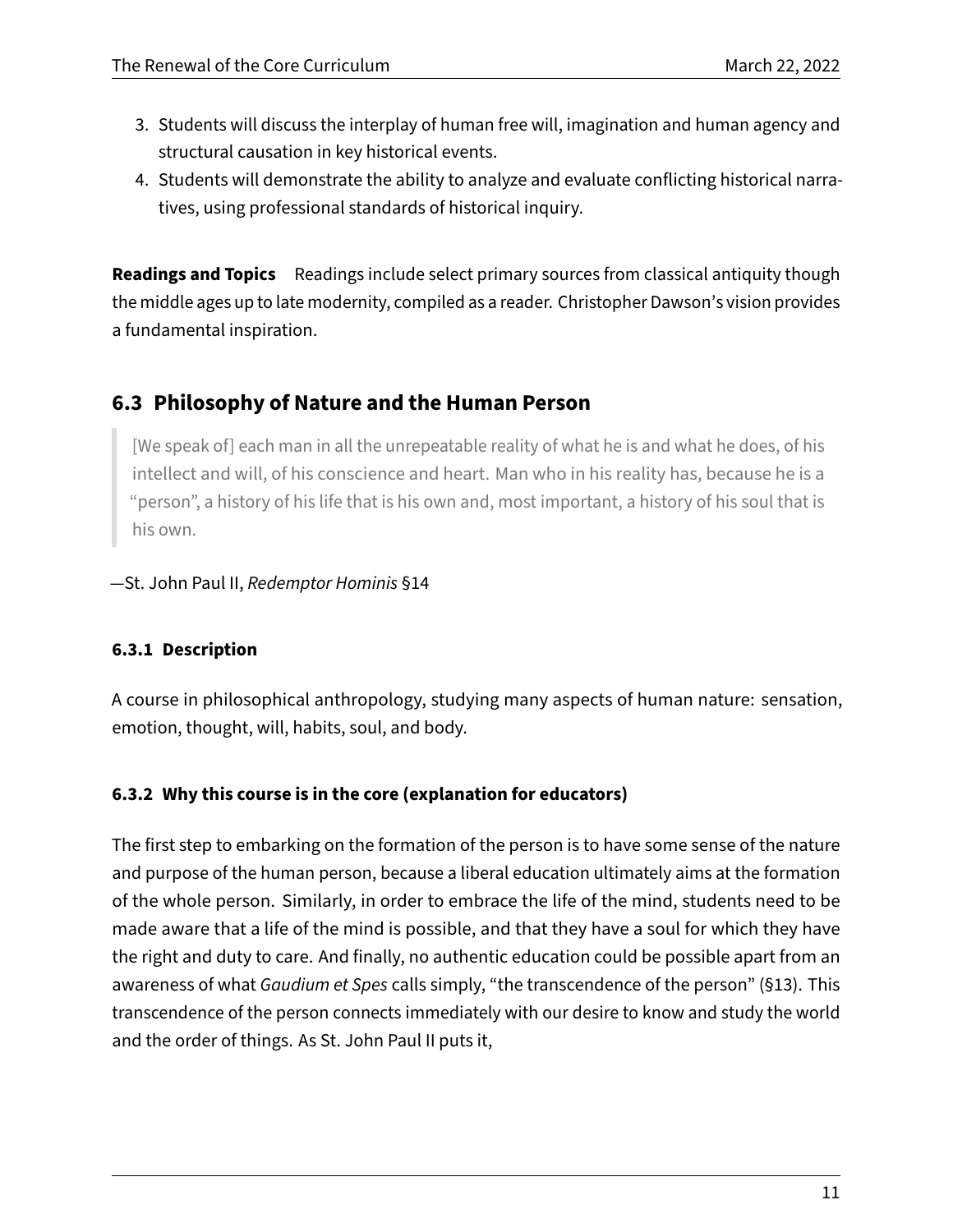the more human beings know reality and the world, the more they know themselves in their uniqueness, with the question of the meaning of things and of their very existence becoming ever more pressing. (Fides et Ratio §1)

This course, therefore, opens students up a principled consideration of themselves as human persons, and in so doing, anticipates in miniature the rest of their liberal education. If the human being is, as it were, a microcosm, this course is a microcosm of the core.

#### **6.3.3 What students can expect to get out of this course (explanation for students)**

Students will be introduced to what makes them distinctive in comparison to irrational animals, and the reasons why this distinctiveness is important. Thus, they will come to understand themselves as persons endowed with innate dignity, freedom of choice, and the capacity for rational reflection. Self-knowledge thus serves as the foundation of the philosophical habit of mind and heart that animates their journey through their liberal education.

#### **Learning Outcomes**

- 1. Students will learn or review the basics of deductive reasoning.
- 2. Students will learn the doctrines of hylomorphism and nature in the Aristotelian tradition.
- 3. Students will learn the essence of the human person and the incorruptibility of the human soul in the Aristotelian tradition, as well as contrast the Aristotelian view of the human person with competing views, especially materialism and dualism.
- 4. Students will learn the powers of the human person, including the exterior and interior senses, the intellectual powers, and the appetitive powers, with an eye to the freedom of the will in the perfection of the human person.
- 5. Students will lay the ontological groundwork for the further study of ethics by investigating happiness and its relationship to virtue as understood in the Aristotelian tradition.

**Readings and Topics** Selections are taken from Plato, Aristotle, and St. Thomas Aquinas' Treatise on Man. The course's principal developer is David Squires, PhD.

## **6.4 Faith, Reason, and Revelation**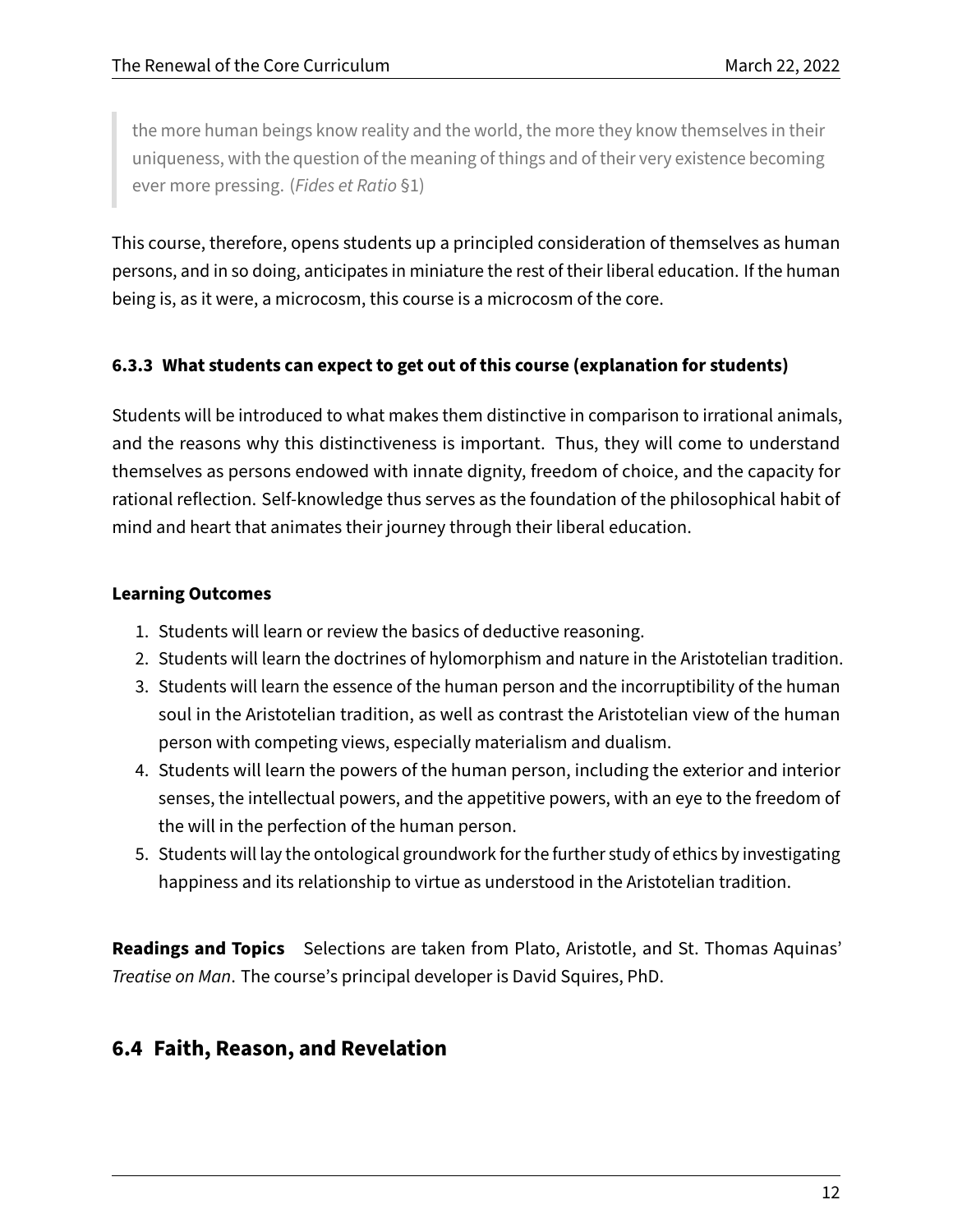Faith and reason are like two wings on which the human spirit rises to the contemplation of truth; and God has placed in the human heart a desire to know the truth—in a word, to know himself—so that, by knowing and loving God, men and women may also come to the fullness of truth about themselves.

—St. John Paul II, Fides et Ratio, §1

#### **6.4.1 Description**

An introductory course in fundamental Catholic theology, presenting the basic openness of the human person to divine revelation, the historical veracity of that revelation, and selected major theological themes in the Catholic worldview, with an eye to their coherence with one another and with the human person.

#### **6.4.2 Why this course is in the core (explanation for educators)**

A certain conception of the human being is fundamental to the Catholic vision of goodness and knowledge. If, in general, the first sequence of the core promotes the understanding of the self as a free and rational being, endowed with an intrinsic dignity and interior life meant to be lived in relation to the truth and to God, this course in particular shows how the human person individually and collectively is capable of serious reflection on the highest things, as illuminated by divine revelation. This reflection answers humanity's deepest questions about itself, the world, and its desire for God. As Augustine famously put it, "Our hearts are restless, O Lord, until they rest in You."

Assessment data have consistently shown that one of the greatest hurdles to student understanding and success in theology courses is grasping correctly the relationship between faith and reason, and as a corollary, why it makes sense to engage in theological reflection at all. This course addresses that student need directly. Inasmuch as it treats of the most basic foundations of theology itself, it remains true to the ideal of Newman (and Pieper) that in a liberal education, the disciplines be taught philosophically—that is, with reference to and acknowledgement of first principles.

#### **6.4.3 What students can expect to get out of this course (explanation for students)**

Students will be introduced to what Catholic theology is, what its distinctive features and principles are, and why Catholic belief is reasonable. In so doing they will deepen their understanding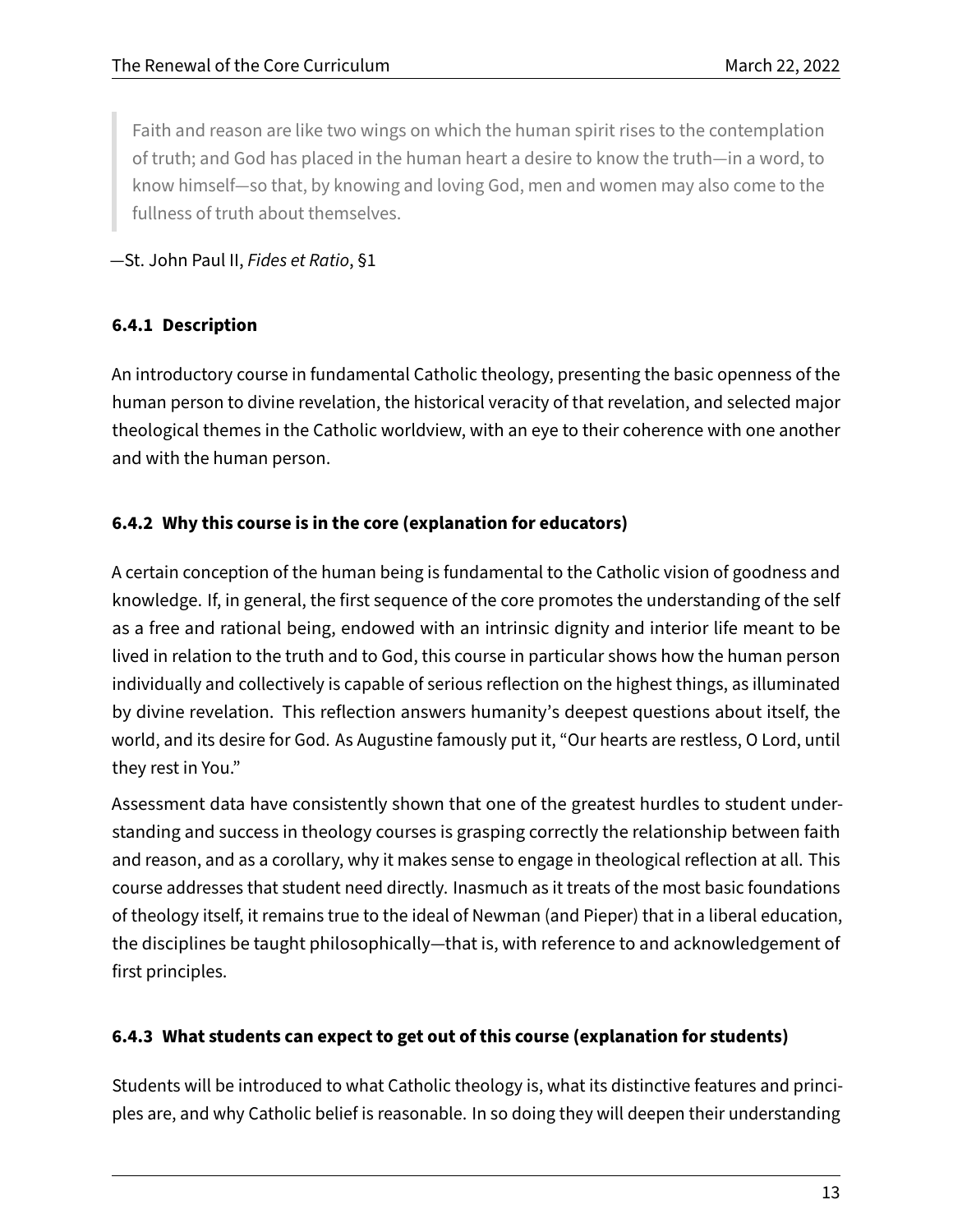of themselves as rational, free, beings, capable of affirming what is true and of freely embracing the purpose of their existence.

#### **Formal Description of Learning Outcomes**

- 1. Students will explain the reasonableness of the Christian worldview in terms of human rationality and freedom.
- 2. Students will be able to define central Christian principles of faith, nature, grace, creation, and sin.
- 3. Students will explain the historical veracity of the Gospel accounts through a thorough analysis of issues of dating, genre, authorship, and external and internal witnesses.
- 4. Students will articulate the notion of Christian revelation, as well as modern objections.

#### **Readings and Topics**

- The Case for Jesus by Brant Pitre
- Where There is Love There is God by Mother Teresa
- "Miracles in Science and Theology" by Terence L. Nichols in Zygon, vol 37, no. 3 (2002)

# **6.5 The Classical Tradition**

Since rhetoric is used to give conviction to both truth and falsehood, who could dare maintain that truth, which depends on us for its defense, should stand unarmed in the fight against falsehood . . . Christ is the truth, and yet the truth can be proclaimed even by untruth, in the sense that things which are right and true may be proclaimed by a wicked and deceitful heart . . . [The rhetorician] should seek to live in such a way that he not only gains a reward for himself but also gives an example to others, so that his way of life becomes, in a sense, an abundant source of eloquence.

#### —St. Augustine, On Christian Teaching

#### **6.5.1 Description**

The Classical Tradition lays the foundation for the rest of the core curriculum in English through a writing-intensive introduction to some of the most beautiful and life-altering poems and philosophical works of the Classical world. Students will engage primary texts in a manner that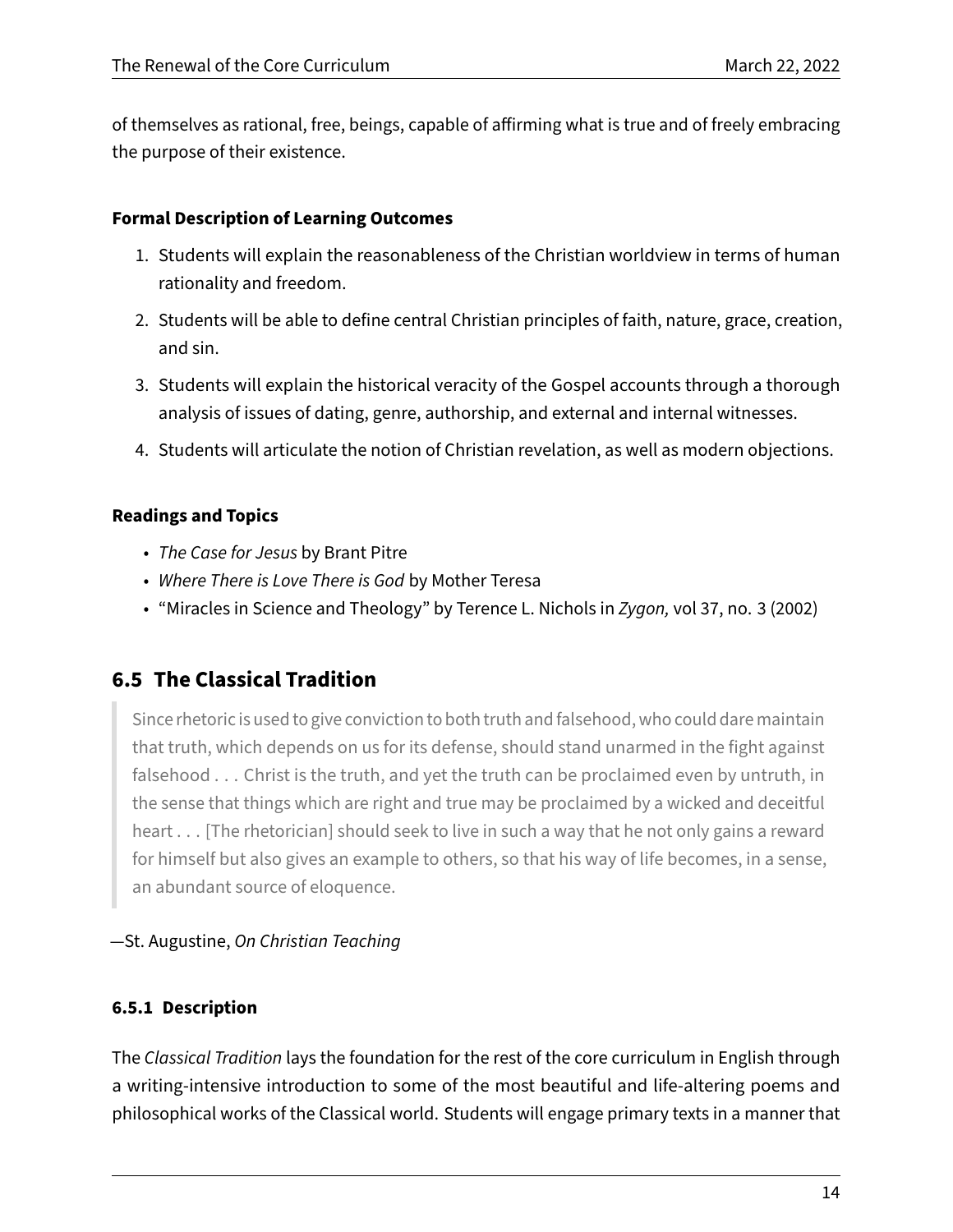hones their capacity to ask good questions, to interpret carefully, to develop the interior life, and to experience reality in all of its multi-layered richness, realizing the relationship of beauty and ugliness to truth and falsity. Concluding with St. Augustine's Confessions, the course immerses students in the ties and tension that exist between Christian revelation and classical culture.

#### **6.5.2 Why this course is in the core (explanation for educators)**

Students will improve their writing by approaching reading and writing as two halves of the same endeavor. Reading, then, will be undertaken as a means of honing our capacity to inquire, to interpret with care, to develop the interior life, and to experience reality in all of its multi-layered richness. By reading philosophical texts on the nature of rhetoric, students will learn to appreciate clarity of definition, to love logic, to grasp the place of persuasion in human life, to know the various ways and means we should use to persuade distinct audiences, behold the piercing power of human reason, the relationship of beauty and ugliness to truth and falsity—–what St. John Paul II called the "splendor of truth."

St. John Paul II held that "Christian Revelation is the true lodestar of men and women as they strive to make their way amid the . . . constrictions" of our times. While great books can never rival revelation or Sacred Tradition as a source of truth, this course treats the great works of the past as sources of insight and wisdom for the common human experience. However, we will not merely revere these texts. Rather, we will remain open to respectfully questioning their philosophical foundations. As Martin Heidegger contends, "questioning is the piety of thought." By reading literary texts we will grasp the importance of narrative and drama for human life, and encounter the transcendent sway of the beautiful. Genuinely beautiful things shock us out of ourselves and spur us to answer some of the most burning questions human beings have ever asked. Stories help one to do this dramatically, in a manner that fully engages our senses and our intellects, our passions and our judgment.

As Flannery O'Connor says, "I write to discover what I know." Writing, the other half of the equation, is indispensable to students' growth in wisdom and their capacity for beauty: it is not enough to say, "I know the answer but I just don't know how to say it." It is also not enough to possess substantive knowledge, though grasp of profound truths is a real boon. We have to be able to communicate what we know to others, and to do so through a compelling, artful style that conjoins winsomeness and wit with logic and design. Student work in this course develops writing skills through which they will convey clearly, persuasively, and—–of utmost importance—–in a manner committed to the truth.

The course makes a point of dedicating specific time to the major genres: epic, dramatic, and lyric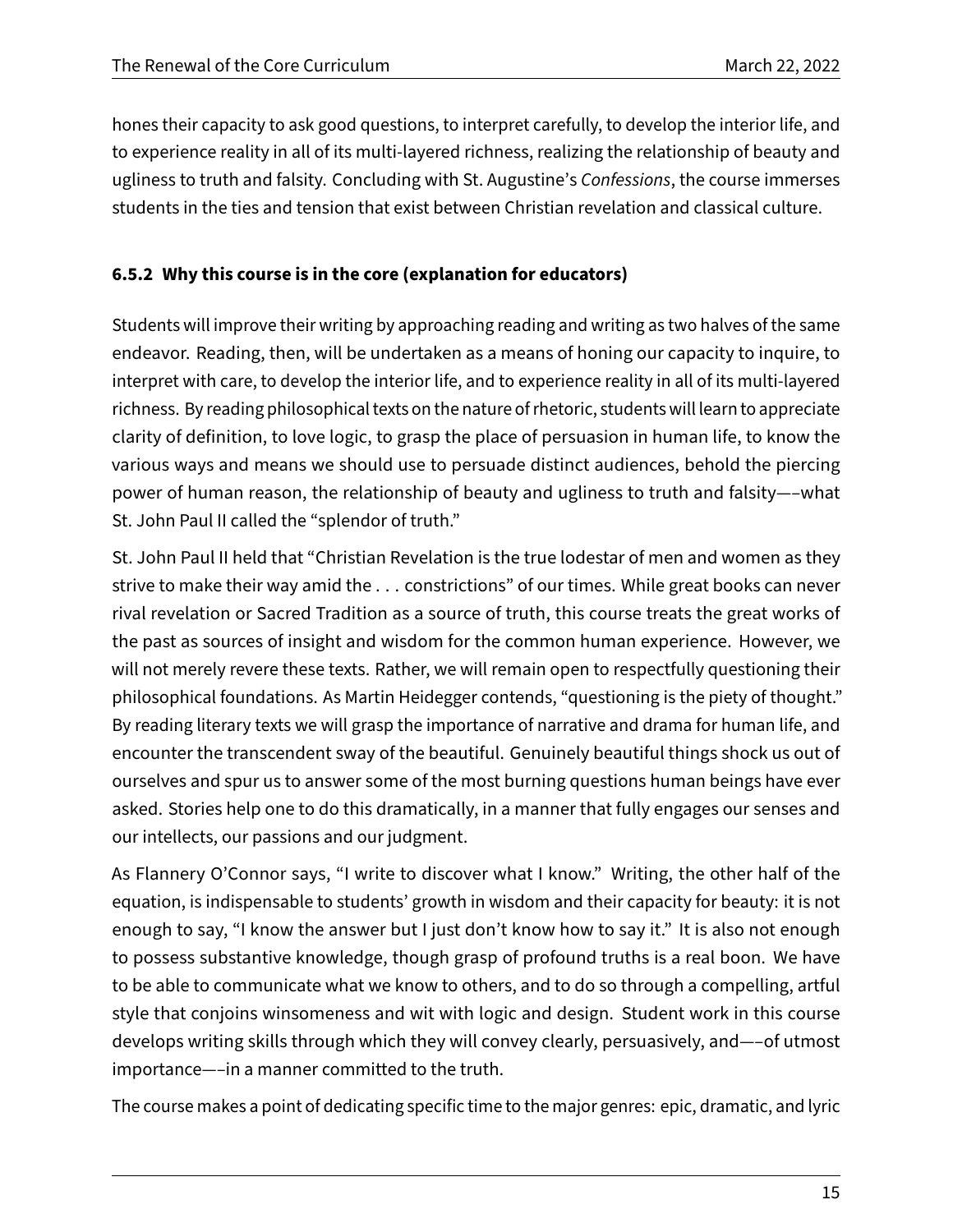poetry. Attention to literary forms and the distinctions between them is an important element of instruction in core English courses.

#### **6.5.3 What students can expect to get out of this course (explanation for students)**

Students will improve their writing by approaching reading and writing as two halves of the same endeavor. Reading, then, will be undertaken as a means of honing our capacity to inquire, to interpret, to develop the interior life, and to experience reality in all of its multi-layered richness. By reading philosophical texts on the nature of rhetoric, we will learn to: appreciate clarity of definition; love logic; grasp the place of persuasion in human life; know the various ways and means we should use to persuade distinct audiences; behold the piercing power of human reason, the relationship of beauty and ugliness to truth and falsity—what St. John Paul II called the "splendor of truth."

Writing, the other half of the equation, is indispensable to your growth in wisdom and your capacity for beauty: it is not enough to say, "I know the answer but I just don't know how to say it." It is also not enough to possess substantive knowledge, though grasp of profound truths is a real boon. We have to be able to communicate what we know to others, and to do so through a compelling, artful style that conjoins winsomeness and wit with logic and design. We will work together to develop writing skills that will help you convey clearly and persuasively and—of utmost importance—in a manner committed to the truth.

#### **Formal Description of Learning Outcomes**

- 1. Students will understand and articulate the distinctive goods of poetry in both epic and dramatic forms.
- 2. Students will understand the nature of rhetoric, and become cognizant of its critics, its corruptions, and its capacity for good. (This outcome is aligned with and dependent on Foundations of Liberal Learning)
- 3. Students will become conversant in the ancient quarrel between poetry and philosophy, as well as the ties and tensions that exist between Christian Revelation and Classical culture.

#### **Readings and Topics**

• Homer, either The Iliad or The Odyssey, read in full; whichever is selected will be taught in conversation with the other.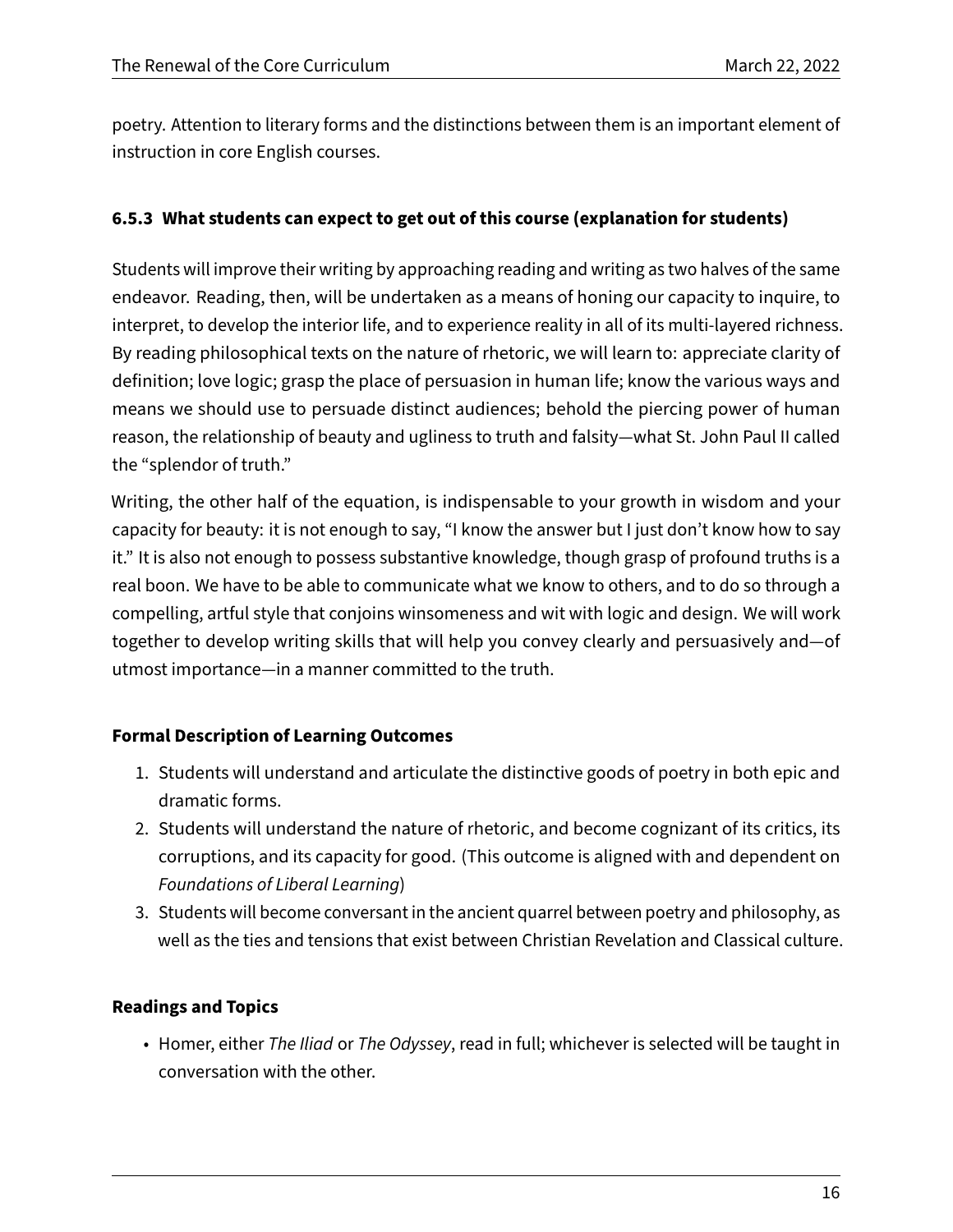- Aeschylus, The Oresteia or Sophocles' Oedipus Cycle; whichever is selected will be taught in conversation with the other. Brief selections from Plato's Republic and Aristotle's Poetics accompany these texts.
- Modern or contemporary lyric selections on classical themes
- Augustine, Confessions—at least the first three books, with complementary selections from The Aeneid.
- Josef Pieper, Abuse of Language, Abuse of Power

The following fundamental questions express major topics and themes explored in the course, and are intended as a guide for professors and for students as they integrate this course into their educational experience:

- Does suffering bring wisdom? Does wisdom bring pain?
- Is it possible to find home, to return home?
- Is it possible to know ourselves, and is it always good to seek self-knowledge?
- What is the difference between immoral lies and pleasant fictions?
- What are the ends of comedy? Why do we laugh, and are there limits to laughter: are there things we should never laugh about, and why?
- What is the "tragic sense of life"? Is tragedy "compatible" with Christianity? Is human life fundamentally tragic, or comic—or does neither genre completely capture its deepest frequencies, foundations, and forms?
- Is the art of rhetoric amoral or immoral? What is the difference between persuasion and violent coercion? What makes an argument persuasive? What are the most effective rhetorical appeals and why?
- What is the "self"? "Who am I," and of what am I comprised?
- Why could it be good to revisit the wrongs we have done—why not forget them instead? Why do we confess our wrongs—what good can come from it? Is shame always bad?
- What does it mean to "praise God"? What is the difference between speaking to God and speaking about God? Where is God relative to the self?
- What makes a friendship "good," and can apparently good friendships actually undermine our search for happiness?
- What ties and tensions exist between faith and reason? Are human beings driven mainly by their intellects or by their passions or by their wills? Are human beings able to remain stable, or are they always becoming either better or worse (i.e., What is the place of "corruption" and "conversion" in human life?)
- Why do we tell stories, and what makes a story "good"?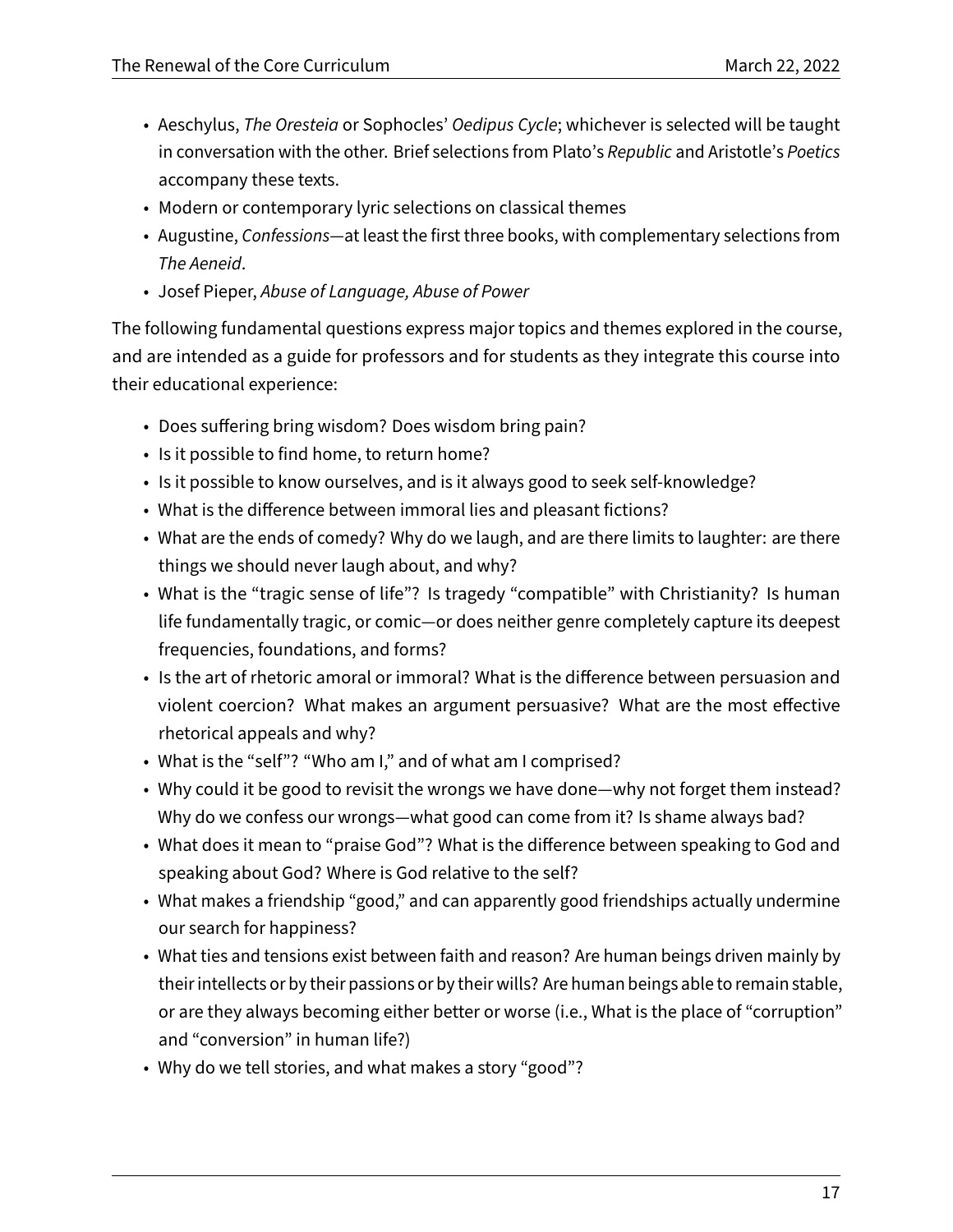# **6.6 Middle Ages and Renaissance**

Be it known that the sense of this work is not simple, but on the contrary it may be called polysemous, that is to say, "of more senses than one"; for it is one sense which we get through the letter, and another which we get through the thing the letter signifies; and the first is called literal, but the second allegorical or mystic. And this mode of treatment, for its better manifestation, may be considered in this verse: "When lsrael came out of Egypt, and the house of Jacob from a people of strange speech, Judaea became his sanctification, Israel his power." For if we inspect the letter alone the departure of the children of Israel from Egypt in the time of Moses is presented to us; if the allegory, our redemption wrought by Christ; if the moral sense, the conversion of the soul from the grief and misery of sin to the state of grace is presented to us; if the anagogical, the departure of the holy soul from the slavery of this corruption to the liberty of eternal glory is presented to us.

#### —Dante, "Letter to Cangrande"

## **6.6.1 Description**

The Middle Ages and Renaissance develops the Core Curriculum in English through a writingintensive introduction to beautiful, life-altering literary and philosophical works of the Middle Ages and Renaissance. Students will engage primary texts in a manner that hones our capacity to ask good questions, to interpret carefully, to develop the interior life, and to experience reality in all of its multi-layered richness, realizing the relationship of beauty and ugliness to truth and falsity.

## **6.6.2 Why this course is in the core (explanation for educators)**

Students will improve their writing by approaching reading and writing as two halves of the same endeavor. Reading, then, will be undertaken as a means of honing our capacity to inquire, to interpret with care, to develop the interior life, and to experience reality in all of its multilayered richness. Students will behold the piercing power of human reason, the relationship of beauty and ugliness to truth and falsity—what St. John Paul II called the "splendor of truth." The university wholeheartedly affirms St. John Paul II's declaration that "Christian Revelation is the true lodestar of men and women as they strive to make their way amid the . . . constrictions" of our times. While great books can never rival Revelation or Sacred Tradition as a source of truth, this course treats the great works of the past as sources of insight and wisdom for the common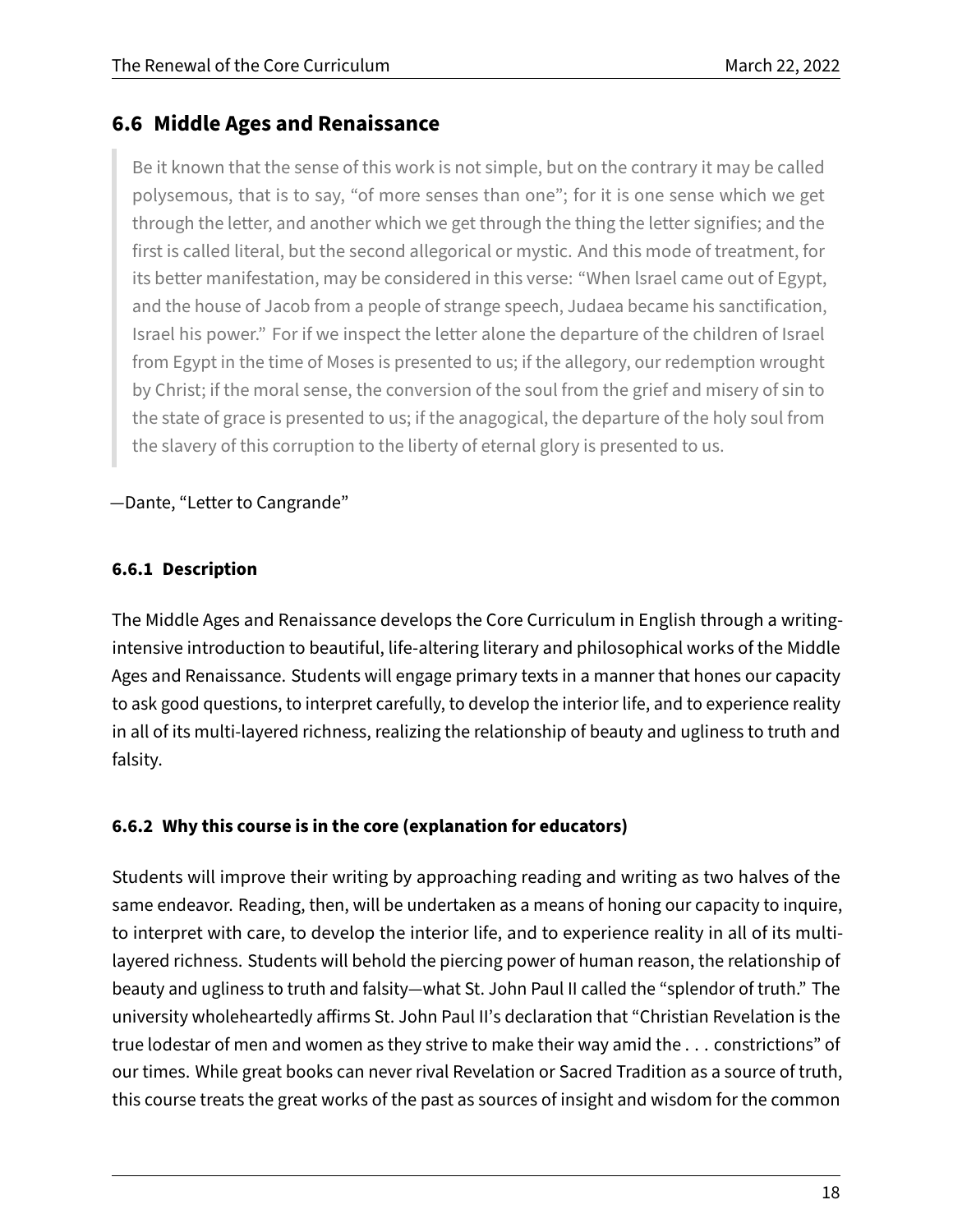human experience. However, we will not merely revere these texts. Rather, we will remain open to respectfully questioning their philosophical foundations. As Martin Heidegger contends, "questioning is the piety of thought." By reading literary texts we will grasp the importance of narrative for human life, and will encounter the transcendent sway of the beautiful; as both Plato and Benedict XVI argue, genuinely beautiful things shock us out of ourselves and spurs us to answer some of the most burning questions human beings have ever asked. Stories help us to do this dramatically, in a manner that fully engages our senses and our intellects, our passions and our judgment.

As Flannery O'Connor says, "I write to discover what I know." Writing, the other half of the equation, is indispensable to your growth in wisdom and your capacity for beauty: it is not enough to say, "I know the answer but I just don't know how to say it." It is also not enough to possess substantive knowledge, though grasp of profound truths is a real boon. We have to be able to communicate what we know to others, and to do so through a compelling, artful style that conjoins winsomeness and wit with logic and design. We will work together to develop writing skills that will help you convey clearly and persuasively and—of utmost importance—in a manner committed to the truth.

#### **6.6.3 What students can expect to get out of this course (explanation for students)**

Students will improve their writing by approaching reading and writing as two halves of the same endeavor. Reading, then, will be undertaken as a means of honing our capacity to inquire, to interpret, to develop the interior life, and to experience reality in all of its multi-layered richness. By reading philosophical texts on the nature of rhetoric, we will learn to appreciate clarity of definition; love logic; grasp the place of persuasion in human life; know the various ways and means we should use to persuade distinct audiences; behold the piercing power of human reason, the relationship of beauty and ugliness to truth and falsity—what St. John Paul II called the "splendor of truth."

Writing, the other half of the equation, is indispensable to your growth in wisdom and your capacity for beauty: it is not enough to say, "I know the answer but I just don't know how to say it." It is also not enough to possess substantive knowledge, though grasp of profound truths is a real boon. We have to be able to communicate what we know to others, and to do so through a compelling, artful style that conjoins winsomeness and wit with logic and design. We will work together to develop writing skills that will help you convey clearly and persuasively and—of utmost importance—in a manner committed to the truth.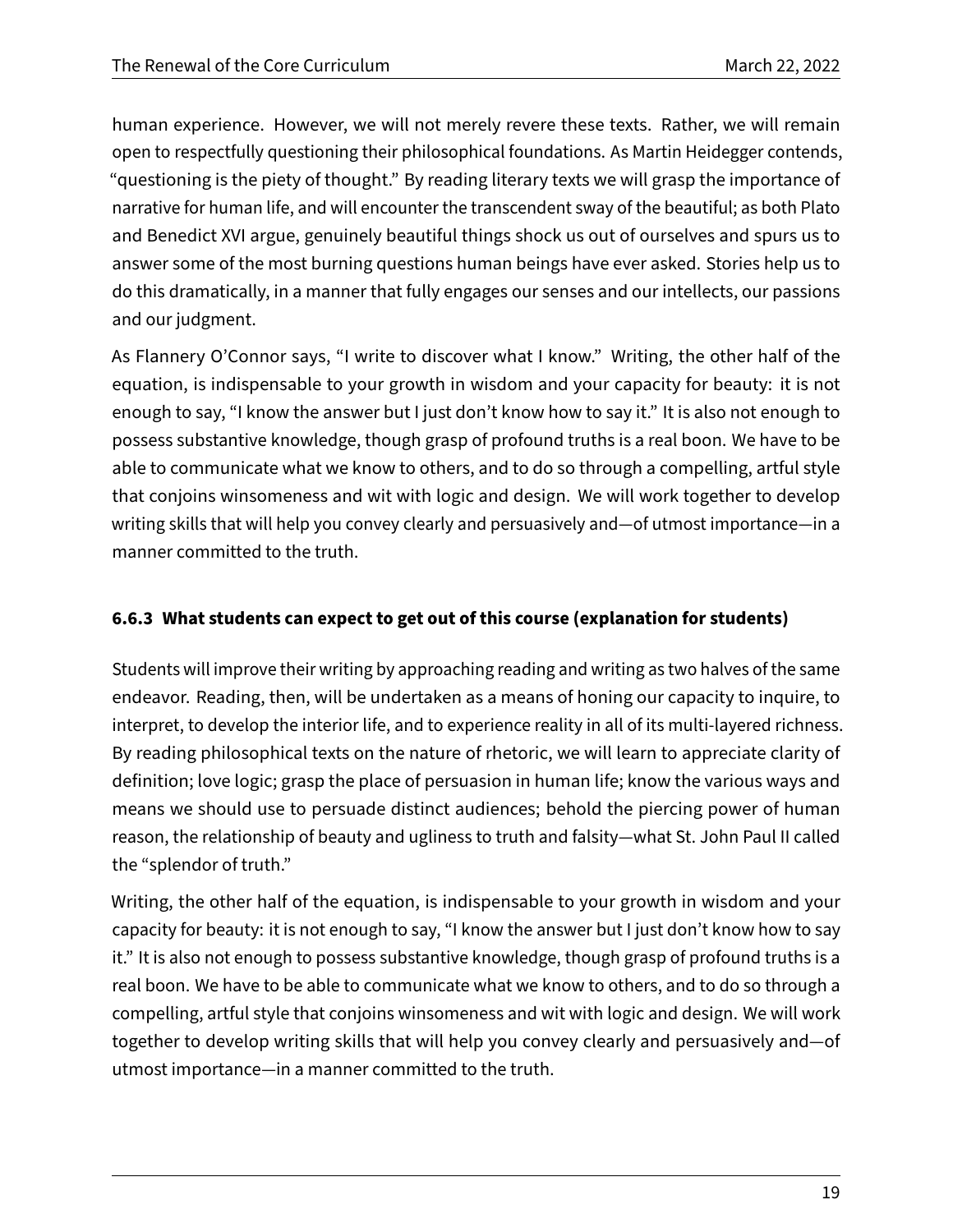#### **Formal Description of Learning Outcomes**

- 1. Students will understand the distinctive goods of poetry and the multiple senses or levels through which we can interpret a literary text.
- 2. Students will continue to become versant in the ties and tensions that exist between Christian Revelation and Classical culture. Students will be able to explain the very different ways in which St. Augustine and Dante, Beowulf and Saint Thomas More engaged with Classical culture, and will be able to give an account of the why behind these diverse engagements.
- 3. Students will continue to become versant in the ancient quarrel between poetry and philosophy, in particular through a careful reading of select passages from St. Thomas Aquinas on the virtues, and the relationship between these philosophical expositions and Dante's dramatizations of them.
- 4. Students will learn to appreciate clarity of definition; love logic; grasp the place of persuasion in human life; know the various ways and means we should use to persuade distinct audiences; behold the piercing power of human reason, the relationship of beauty and ugliness to truth and falsity

#### **Readings and Topics**

- Either Beowulf or The Song of Roland
- The Divine Comedy, Dante
- A Brief Reader on the Virtues of the Human Heart, Josef Pieper
- Selections from St. Thomas Aquinas on the virtues.
- Religion and the Rise of Western Culture, Christopher Dawson
- Selections from The Discarded Image, by C.S. Lewis
- A work of the professor's choice by Saint Thomas More
- A play of the professor's choice by William Shakespeare

The following fundamental questions supply examples of major topics and themes explored in this course:

- Does suffering bring wisdom?; does wisdom bring pain?;
- is it possible to find home, to return home?;
- what is a hero?; what is honor?;
- is it possible to know ourselves, and is it always good to seek self-knowledge?;
- what is the place of conversion and corruption in human life?;
- what is the relationship between nature and grace?; what is the relationship between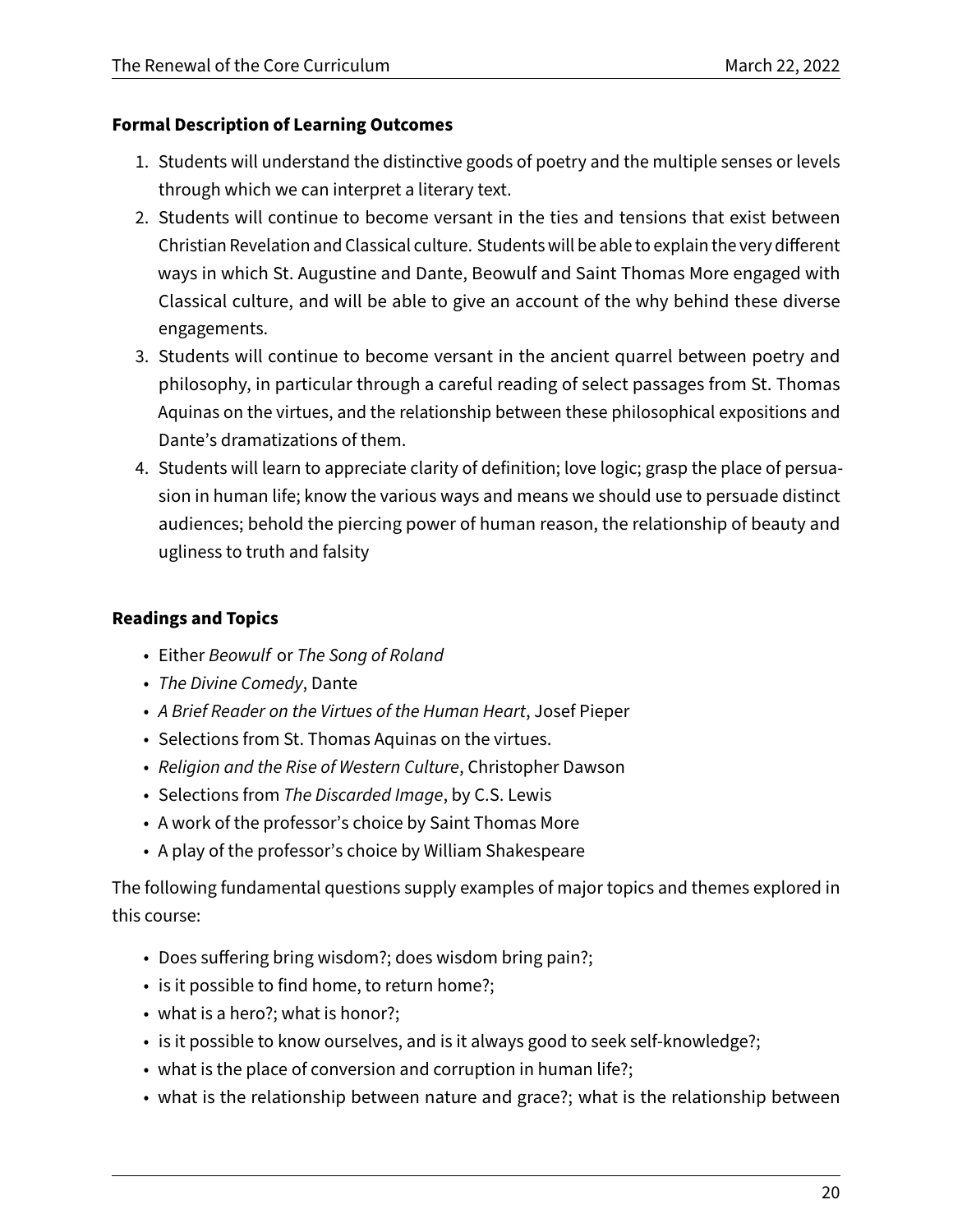faith and reason?; what goods can we obtain through reason alone, and what goods are obtainable solely through faith?;

- what are the various species of human love?;
- what role did Christianity play in the rise of Western culture?;
- what is a virtue, and what is a vice?; what is the relationship between the theological and philosophical virtues?; how does encountering the definition and explanation of virtue and vice in St. Thomas Aquinas help us to have a richer, more complete experience of reading Dante's Divine Comedy? How does reading Dante's Divine Comedy help us to have a richer, more complete grasp of the virtues and the vices and their place in human life?
- What is hell, and how could a loving God create a place of eternal punishment?;
- What is purgatory, how does it differ from hell, and what is its relationship to the virtue of hope?;
- What does C.S. Lewis mean by the "discarded image"? Be able to explain the medieval conception of the cosmos? What is paradise, and why does Dante posit a hierarchy in heaven? What is the beatific vision?

# **6.7 Modern World and American Expressions**

Literary experience heals the wound, without undermining the privilege, of individuality. There are mass emotions which heal the wound; but they destroy the privilege. In them, our separate selves are pooled and we sink back into sub-individuality. But in reading great literature I become a thousand men and yet remain myself. Like the night sky in the Greek poem, I see with a myriad eyes, but it is still I who see. Here, as in worship, in love, in moral action, and in knowing, I transcend myself; and am never more myself than when I do.

#### —C.S. Lewis, An Experiment in Criticism

It is part of the business of the critic to preserve tradition—where a good tradition exists. It is part of his business to see literature steadily and to see it whole; and this is eminently to see it not as consecrated by time, but to see it beyond time; to see the best work of our time and the best work of twenty-five hundred years ago with the same eyes.

—T.S. Eliot, Introduction to The Sacred Wood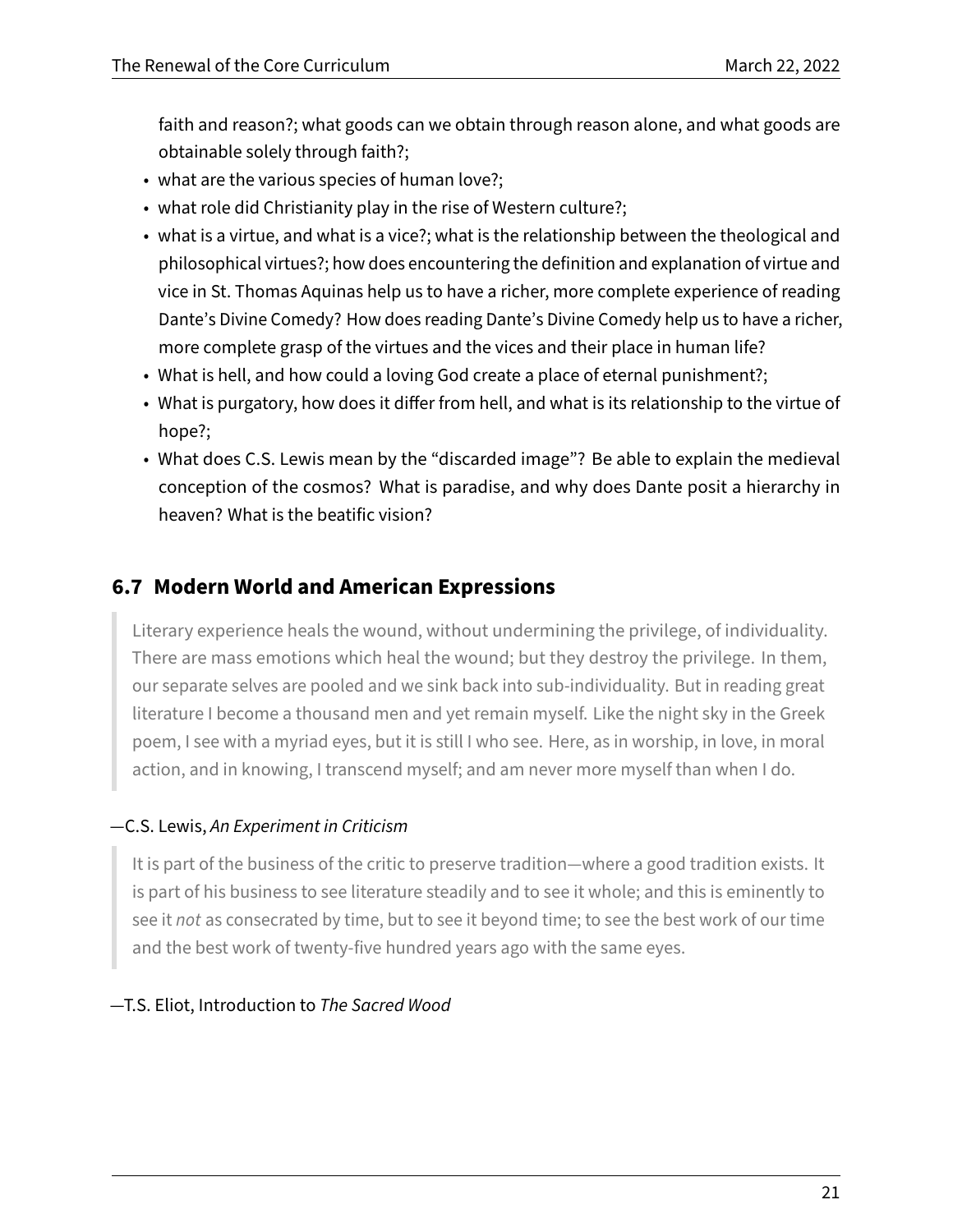#### **6.7.1 Description**

The Modern World and American Expressions crowns the Core Curriculum in English through a writing-intensive introduction to beautiful, life-altering literary and philosophical works of modern literature. Students will engage primary texts in a manner that hones their capacity to ask good questions, to interpret carefully, to develop the interior life, and to experience reality in all of its multi-layered richness, realizing the relationship of beauty and ugliness to truth and falsity.

#### **6.7.2 Why this course is in the core (explanation for educators)**

As in prior core courses in English, students will improve their writing by approaching reading and writing as two halves of the same endeavor. Reading, then, will be undertaken as a means of honing our capacity to inquire, to interpret with care, to develop the interior life, and to experience reality in all of its multi-layered richness. Having beheld the piercing power of human reason, the relationship of beauty and ugliness to truth and falsity—what St. John Paul II called the "splendor of truth," students find themselves prepared to cultivate their own moral imagination while consciously differentiating it from the sophistries of contemporary literary discourse and theory. In so doing, they solidify their own understanding of what it means to live an interior life as a free rational agent, capable of truth, goodness, and beauty (cf. the first goal of the core).

As both Plato and Benedict XVI argue, genuinely beautiful things shock us out of ourselves and spur us to answer some of the most burning questions human beings have ever asked. Stories help us to do this dramatically, in a manner that fully engages our senses and our intellects, our passions and our judgment.

As Flannery O'Connor says, "I write to discover what I know." Writing, the other half of the equation, is indispensable to your growth in wisdom and your capacity for beauty: it is not enough to say, "I know the answer but I just don't know how to say it." It is also not enough to possess substantive knowledge, though grasp of profound truths is a real boon. We have to be able to communicate what we know to others, and to do so through a compelling, artful style that conjoins winsomeness and wit with logic and design. We will work together to develop writing skills that will help you convey clearly and persuasively and—of utmost importance—in a manner committed to the truth.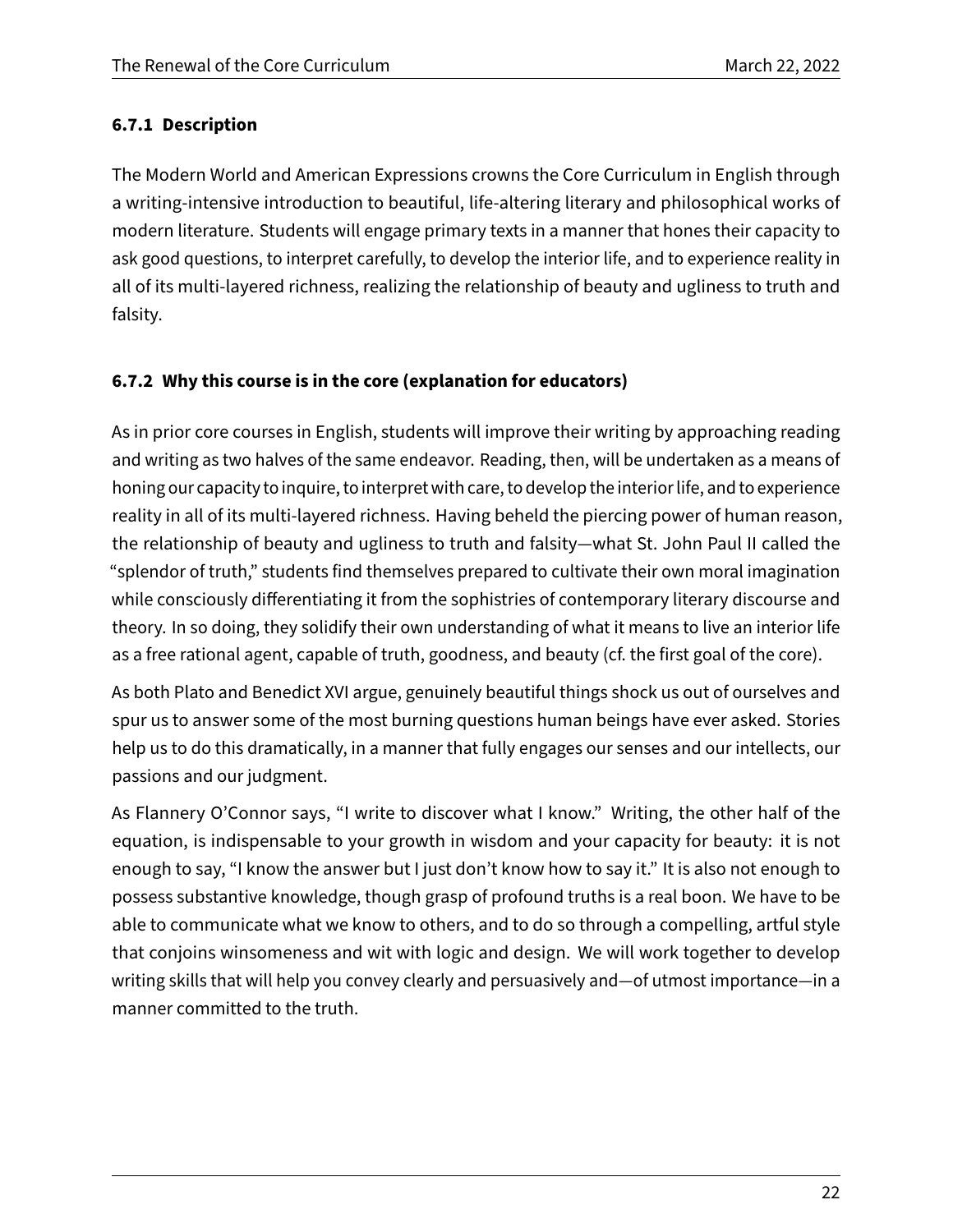#### **6.7.3 What students can expect to get out of this course (explanation for students)**

Students will improve their writing by approaching reading and writing as two halves of the same endeavor. Reading, then, will be undertaken as a means of honing our capacity to inquire, to interpret, to develop the interior life, and to experience reality in all of its multi-layered richness. By reading philosophical texts on the nature of rhetoric, we will learn to: appreciate clarity of definition; love logic; grasp the place of persuasion in human life; know the various ways and means we should use to persuade distinct audiences; behold the piercing power of human reason, the relationship of beauty and ugliness to truth and falsity—what St. John Paul II called the "splendor of truth."

Writing, the other half of the equation, is indispensable to your growth in wisdom and your capacity for beauty: it is not enough to say, "I know the answer but I just don't know how to say it." It is also not enough to possess substantive knowledge, though grasp of profound truths is a real boon. We have to be able to communicate what we know to others, and to do so through a compelling, artful style that conjoins winsomeness and wit with logic and design. We will work together to develop writing skills that will help you convey clearly and persuasively and—of utmost importance—in a manner committed to the truth.

#### **Formal Description of Learning Outcomes**

- 1. Students will grow ever more versant in the divergent views of the human person between antiquity and modernity as reflected in modern literature, and will be able to give an account of the why behind these divergences.
- 2. Students will be able to distinguish between the moral, idyllic, and diabolical expressions of imagination (Eliot) as found in modern literature, and will reflect on the purpose of imaginative formation in that light.
- 3. Students will learn to appreciate clarity of definition; love logic; grasp the place of persuasion in human life; know the various ways and means we should use to persuade distinct audiences; behold the piercing power of human reason, the relationship of beauty and ugliness to truth and falsity.

**Readings and Topics** Students might expect to read works like the following. Selections are chosen with an eye to the first goal of the core:

- Austen, Mansfield Park
- Dostoyevsky, either Crime and Punishment or Brothers Karamazov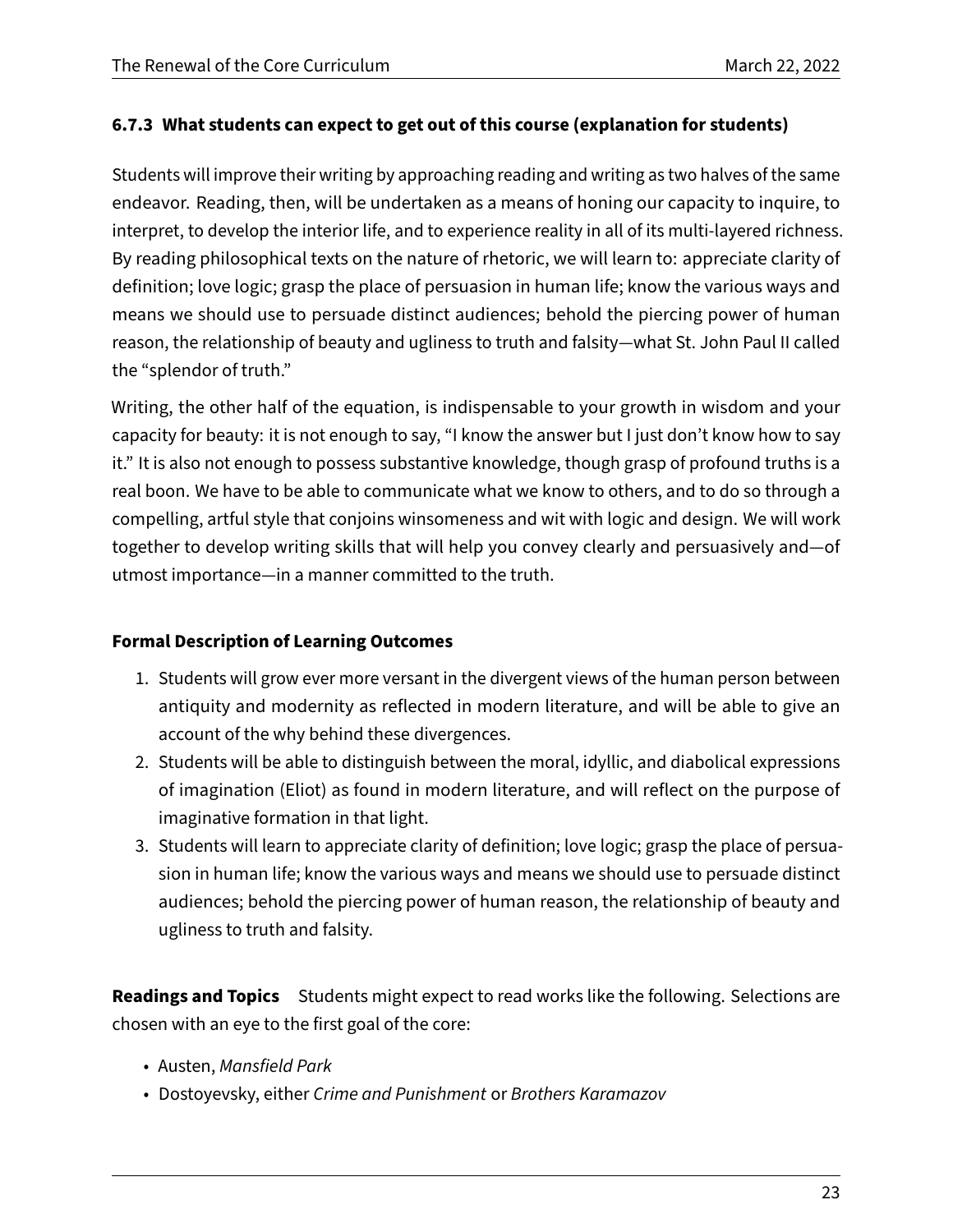- Conrad, Heart of Darkness
- one representative text from the Catholic Literary revival of the twentieth century, e.g., Waugh's Brideshead Revisited
- Hawthorne, The Scarlet Letter or James, The Portrait of a Lady
- Cather, Death Comes for the Archbishop
- Selections from Flannery O'Connor and Melville
- Selections from T.S. Eliot, including The Waste Land
- Pieper, The Concept of Sin

The following fundamental questions supply examples of major topics and themes explored in this course:

- Is it possible to know ourselves, and is it always good to seek self-knowledge?
- What is the place of conversion and corruption in human life?
- What are the various species of human love?

# **6.8 Ethics**

Which way of life would make living most worthwhile for each of us?

—Plato, Republic 344e.

#### **6.8.1 Description**

This course is for students who are studying moral philosophy for the first time. As long as there have been human beings, morality has been a question—its foundations, its nature, its forms, and its very possibility. By studying classic works of philosophy, especially Plato's Republic, Aristotle's Nicomachean Ethics, and St. Thomas Aquinas's Summa Theologica, students will engage with the most fundamental questions that motivate ethical reflection: What does it mean to be human? What makes for a good life? How shall we live? What is the relationship between morality and happiness? The course will focus particular attention on the riches of the Catholic intellectual tradition and its emphasis on practical reasoning, the dignity of the person, virtue ethics, and the natural law.

## **6.8.2 Why this course is in the core (explanation for educators)**

One of the central purposesfor the study of moral philosophy at Catholic universities is to cultivate in students a deepened understanding of and appreciation for the Western philosophical tradition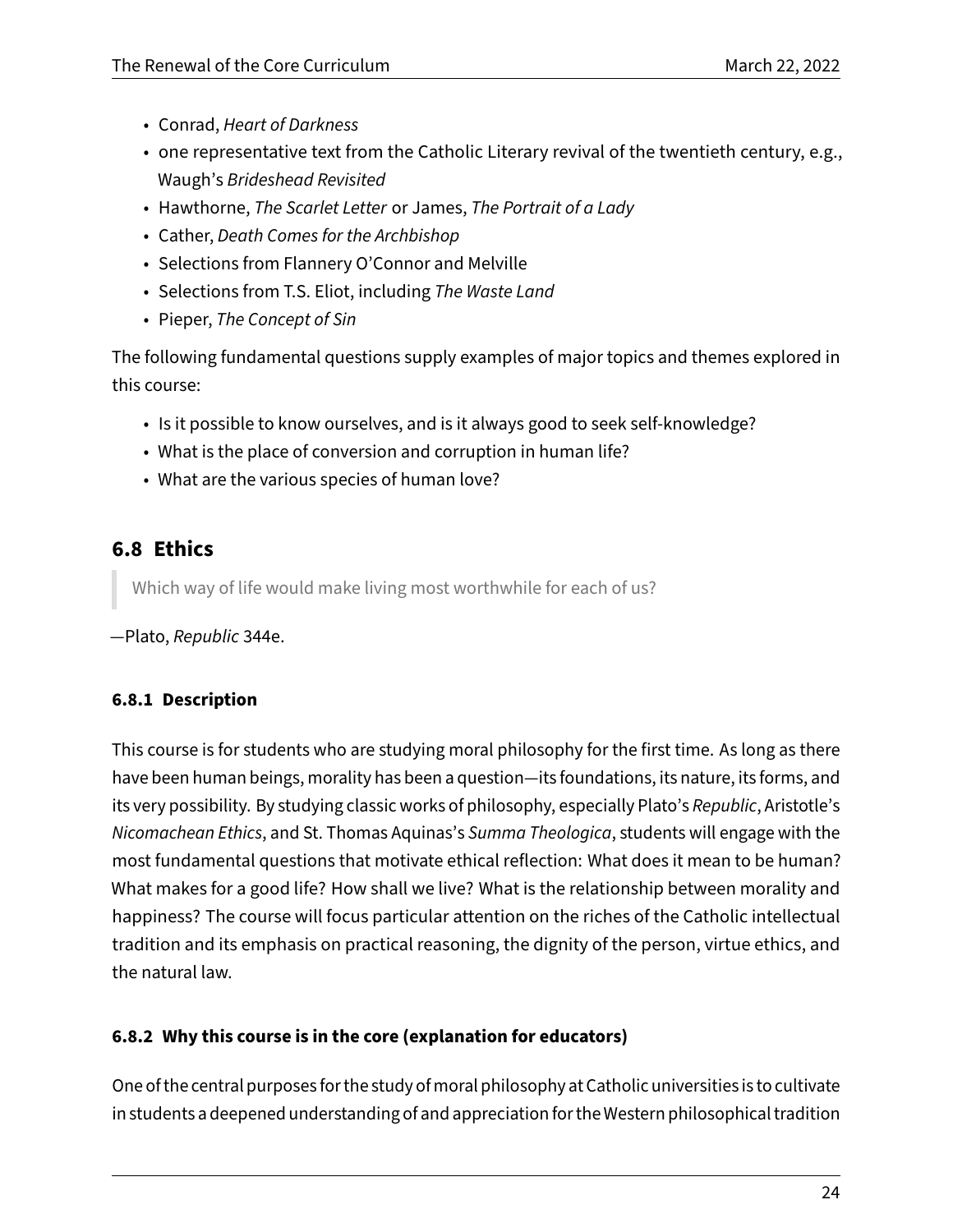and Catholic intellectual heritage. In addition, the course aims to nurture in each student a philosophical habit of mind, a spirit of intellectual inquiry, a lifelong desire for wisdom, and crucial virtues such as integrity, humility, and empathy. In addition, a general ethics course at a Catholic university should include serious consideration of the distinctive contributions of Catholic intellectual thought, specifically consideration of virtue ethics, the natural law tradition, practical wisdom, authentic freedom, the dignity of the person, and the relationship between morality and happiness.

The elements included here are intended to aid others in developing courses that meet the needs of the UST core curriculum while maintaining a focus on the crucial contributions of the Catholic intellectual tradition.

## **6.8.3 What students can expect to get out of this course (explanation for students)**

Students will develop a foundational knowledge of several of the most important texts in the history of ethical theory as well as the major contributions made by the Catholic intellectual tradition to the western philosophical tradition. They will be taught to become careful readers, being patient with their own processes of understanding and trying to develop accurate interpretations and thoughtful questions.

In addition, there are several goods for your life:

- 1. that you might make progress in the moral life and begin to acquire key moral virtues;
- 2. that you might find intellectual reasons to strengthen your commitment to leading a moral life;
- 3. that in your life (in the personal, professional and civic spheres) you might apply what you learn in this course for the sake of the common good and society as a whole, and
- 4. you will develop a robust sense of wonder and a love of learning for its own sake.

## **Formal Description of Learning Outcomes**

- 1. Students will recognize and cogently discuss significant questions in moral philosophy.
- 2. Students will identify and critically assess multiple dimensions of an ethical issue in an attempt to reach a conclusion.
- 3. Students will examine the role of reason in guiding human life and conduct.
- 4. Students will acquire foundational knowledge of several of the main theories in the history of philosophy, including virtue ethics, natural law, practical reasoning, human dignity, utilitarianism, and deontology.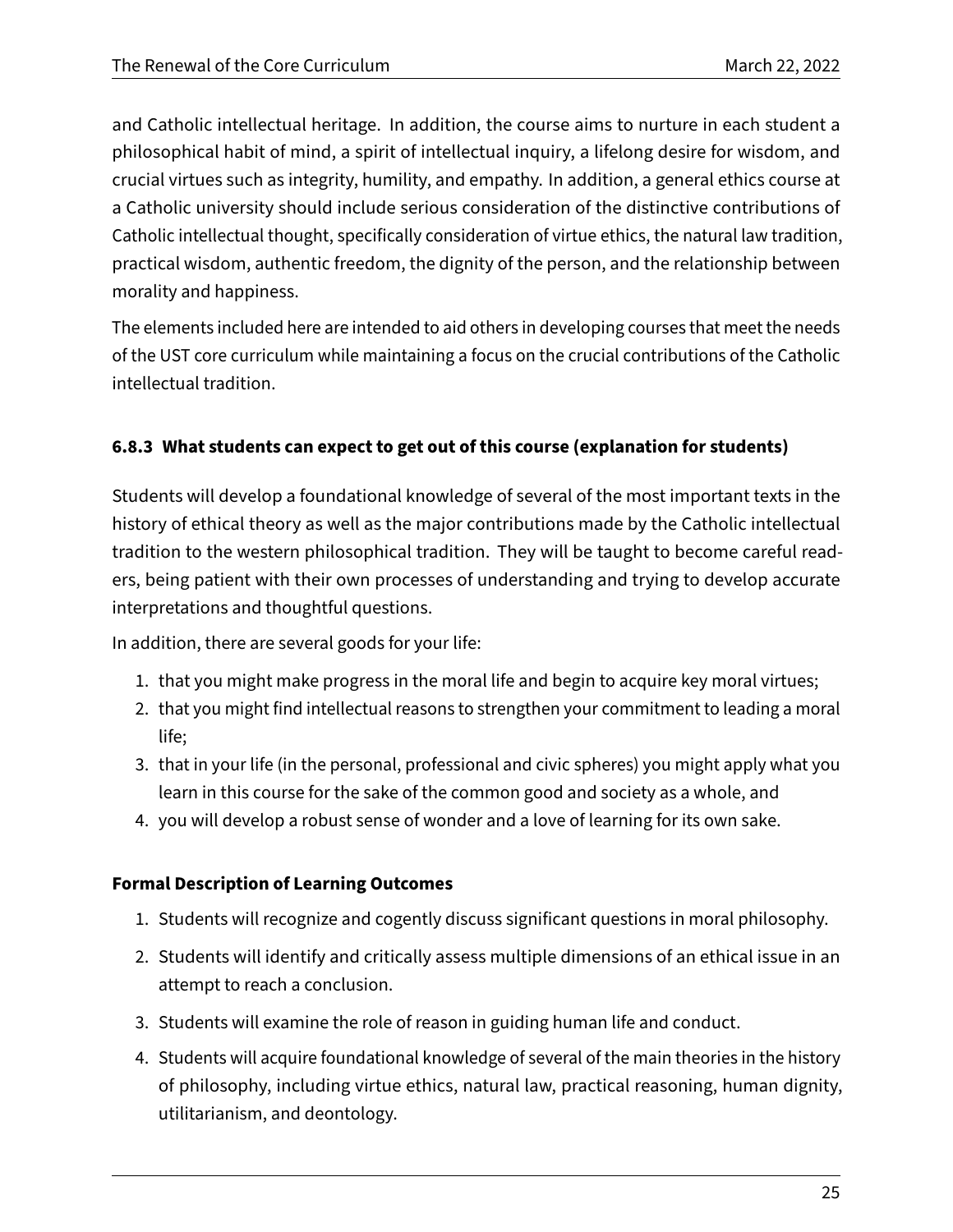- 5. Students will discuss and evaluate what constitutes the human good and the ultimate destiny of the person.
- 6. Students will study and be able to articulate the Catholic understanding of the proper relationship between ethics and religious belief.

#### **Readings and Topics** Selections from:

- Plato, Republic
- Aristotle, Nicomachean Ethics
- St. Thomas Aquinas. Summa Theologiae
- Immanuel Kant, Grounding for a Metaphysics of Morals
- John Stuart Mill, On Utilitarianism
- Alasdair MacIntyre, After Virtue 3rd edition

# **6.9 Politics and Society**

Life's most persistent and urgent question is, "What are you doing for others?"

—Martin Luther King, Jr.

#### **6.9.1 Description**

An introductory course on the political and social order with an emphasis on the American context, presenting theories and their real-life application. Themes include natural law, civil rights and civil liberties, and forms of social and economic organization.

#### **6.9.2 Why this course is in the core (explanation for educators)**

Courses in the second sequence of the core build on the classical vision of the human person by deepening theoretical understanding and sharpening the intellectual skills that contribute to personal flourishing. Key to this growth is the social nature of the human being.

Yet students are often unaware of the presuppositions on which their notions of political and social order are based. Accordingly, this course forms students in political theory, taking as its inspiration Martin Luther King, Jr.'s course in social philosophy, and teaches them the skills to apply such a principled understanding to particular American social and political questions that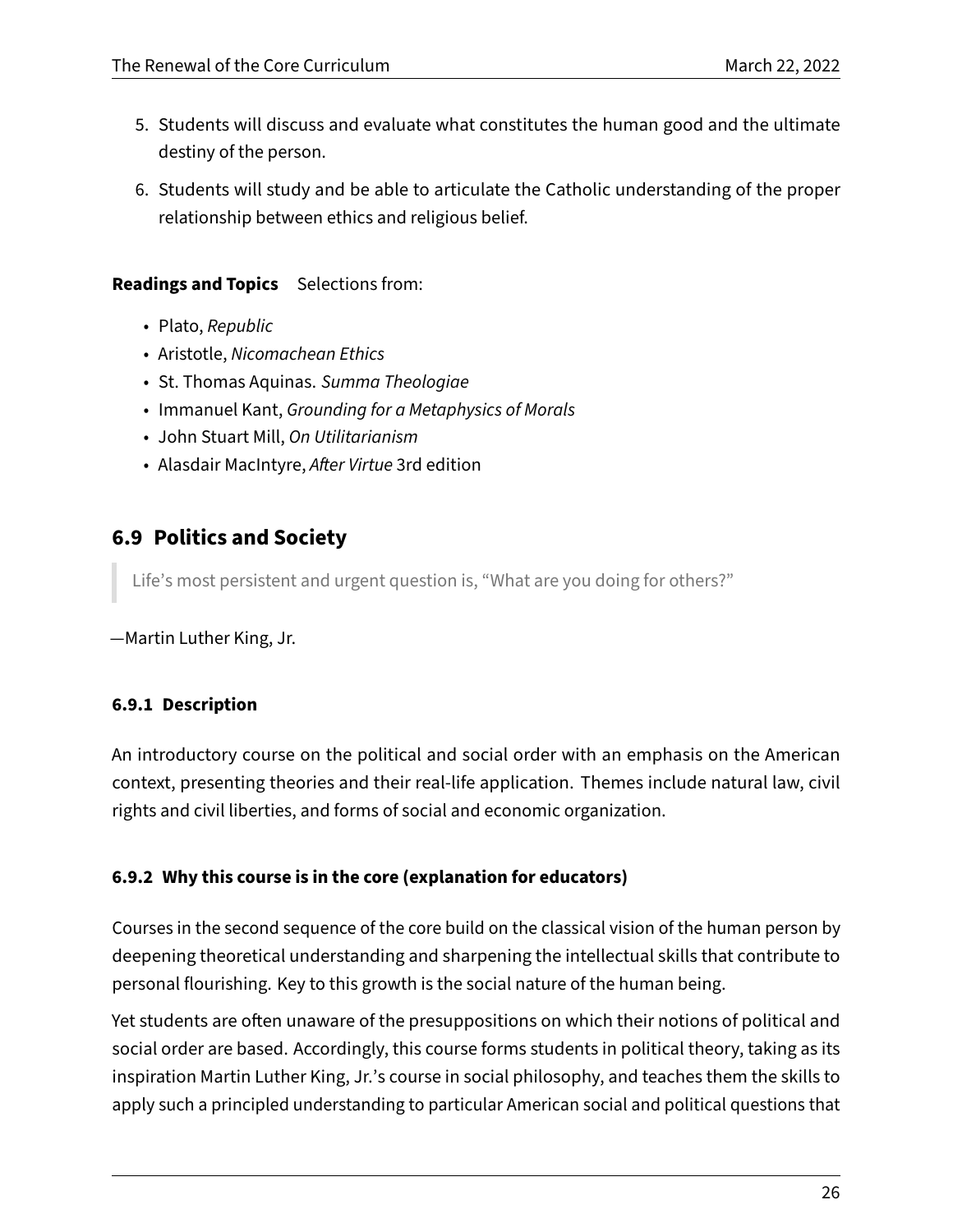possess universal and global importance. Readings from King are selected in order to model contemporary discussion on the deep lessons that he taught this country about social justice.

The course addresses such fundamental questions as what forms of political and social organization best contribute to human flourishing, what fundamental rights belong to individuals vis-à-vis the common good and political institutions, and what role the family plays with respect to the political regime and the human good. King as a model for rhetoric on social and political issues aligns with the course Foundations of Liberal Learning.

#### **6.9.3 What students can expect to get out of this course (explanation for students)**

Students will develop a deeper and richer view of politics, law, and human society. In so doing, they will hone their ability to frame, interpret, and answer social and legal questions from a Catholic perspective, and to form competent judgments on the wisdom of public policy.

#### **Formal Description of Learning Outcomes**

- 1. Students will be able to articulate how forms of social organization contribute to human flourishing.
- 2. Students will be able to apply their principled understanding of social science to issues by reading and interpreting statistics (e.g., in connection to questions about social organization)
- 3. Students will be able to articulate arguments for civil rights and civil liberties, as inspired by Martin Luther King, Jr.

**Readings and Topics** Readings include select primary sources from classical antiquity as drawn from King's syllabus for his social philosophy course. They may come from

- Aristotle's Politics
- St. Thomas Aquinas' Treatise on Law
- Machiavelli's The Prince
- Thomas Hobbes' Leviathan
- John Locke's Second Treatise of Government
- The Federalist Papers
- Abraham Lincoln's speeches and writings
- Adam Smith's Wealth of Nations
- John Stuart Mill's On Liberty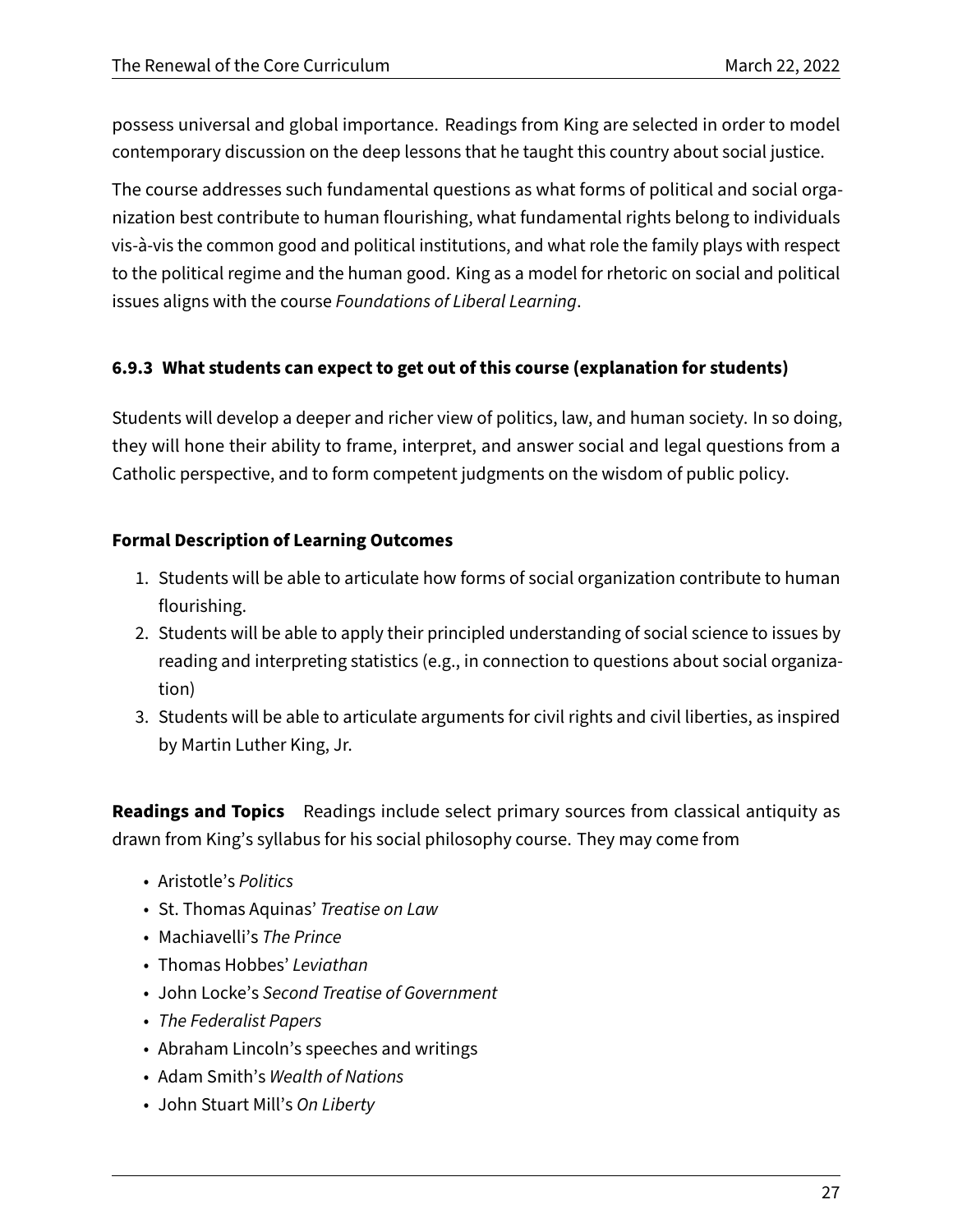- Karl Marx's Communist Manifesto
- John Paul II's Centesimus Annus
- Martin Luther King, Jr.'s speeches and writings

## **6.10 Art and Contemplation**

Only in the contemplation of Beauty is life worth living.

#### —Plato

The ultimate value of life depends upon awareness and the power of contemplation rather than upon mere survival.

#### —Aristotle

Contemplation reveals, clarifies, and makes manifest the reality which has been sighted.

—Josef Pieper

#### **6.10.1 Description**

Art and Contemplation focuses on how works of art—music, painting, sculpture, dance, photography, and film—reveal aspects of reality that surprise, startle, and provoke us to think. The poet, Dante Alighieri, considered art as the grandchildren of God inasmuch as men and women are His creations, and they in turn fashion earthly materials in forms that reflect the beauty of God. Such creation turns our gaze to beauty, and thereby to our Creator God. Students will come to embrace as their own Fyodor Dostoevsky's famous words, "Beauty will save the world."

#### **6.10.2 Why this course is in the core (explanation for educators)**

Many students have the experience of making art. They may have taken music lessons, painted, or written poetry or fiction. This course moves students to think about the craft of making art to the realm of its contemplation. What does it mean to create? Typically, we think of creativity solely in the realm of the fine arts. Most students will not have careers as professional musicians, visual artists, or writers. Nevertheless they will apply themselves to some professional work or craftsmanship, which involves making something anew—creating. Having taken this course students will be more aware of the meaning of their act of making, they will think about it in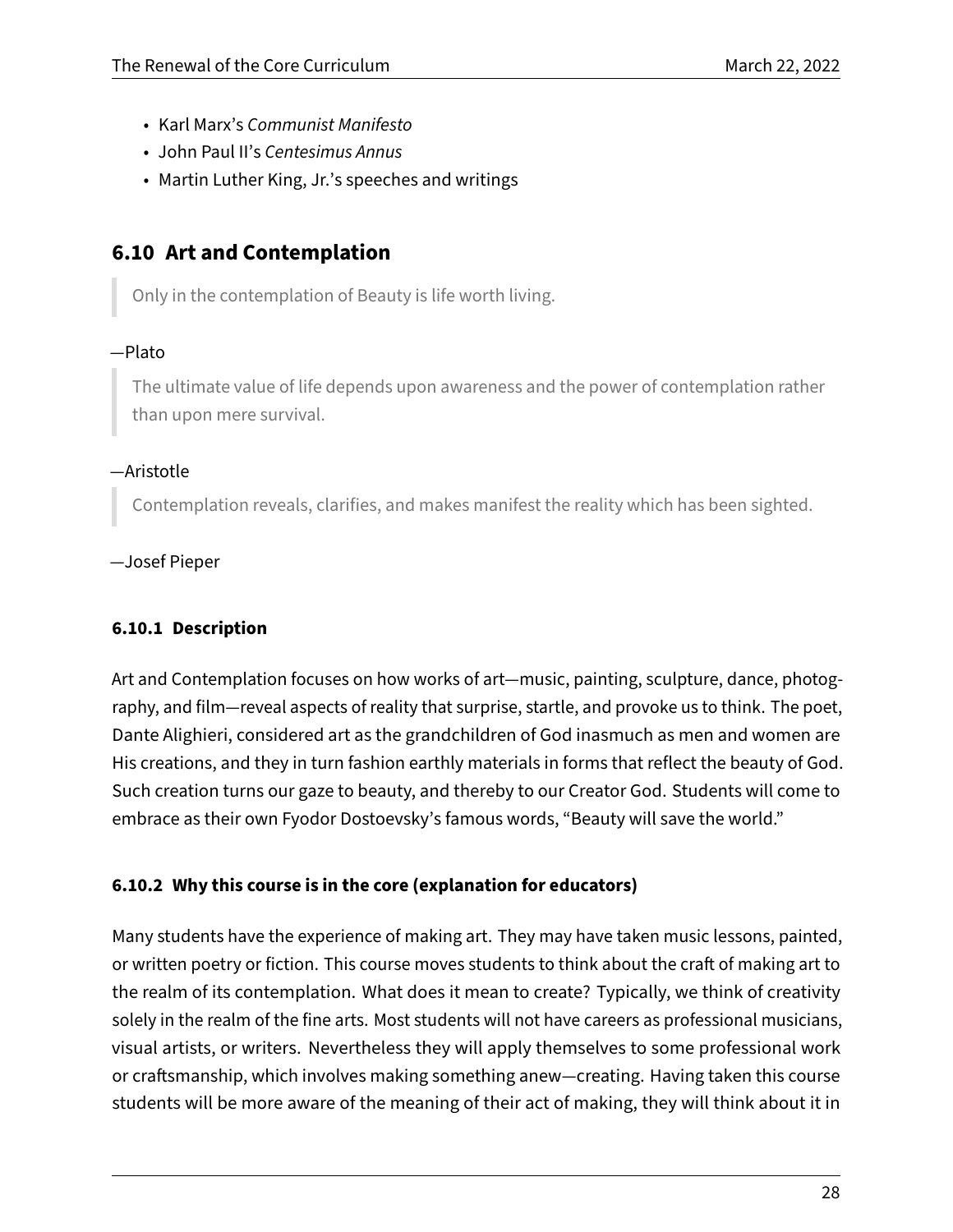relation to what they learned about the act and responsibility of creation. As St. John Paul II wrote in his 1981 encyclical Laborem Exercens (On Human Labor), In an increasingly technological and mechanical age, "technology can cease to be man's ally and become almost his enemy, as when the mechanization of work 'supplants' him, taking away all personal satisfaction and the incentive to creativity and responsibility… [T]hrough exalting the machine, it reduces man to the status of its slave."

#### **6.10.3 What students can expect to get out of this course (explanation for students)**

In keeping with the aims of liberal arts education, art and contemplation is central to liberating students from the often slavish rhythms of work, production, and consuming. To be sure, work is necessary and should be the source of great human satisfaction, but it can be destructive of the human spirit when it totalizes our existence. With its emphasis on contemplating great works of art, students taking Art and Contemplation will come to appreciate and relish the joy of being over having. They will also learn how to discern great works of arts from inferior ones, and, in the process, to begin their own collection of great music, painting, poetry, fiction, dances, photographs, and films.

#### **Formal Description of Learning Outcomes** At the completion of this course, student will

- 1. Demonstrate a vocabulary for discussing the essential elements of architecture, music, painting, sculpture, poetry, drama, dance, poetry, photography, and film.
- 2. Develop and demonstrate principles and standards to identify excellence and beauty in the arts.
- 3. Develop and discuss a foundational repertory of great art works that will continuously enrich their lives.

**Readings and Topics** Students in Art and Contemplation consider the following big questions:

- What is Art? How does it embody or reflect beauty?
- What does it mean to say that an artwork expresses emotion?
- What role does the formal structures of artworks play in their appreciation, and analysis?
- How do we explain and perhaps reconcile persons' differing experiences of art?
- Are there objective standards for declaring a work of art worthy or unworthy of serious contemplation?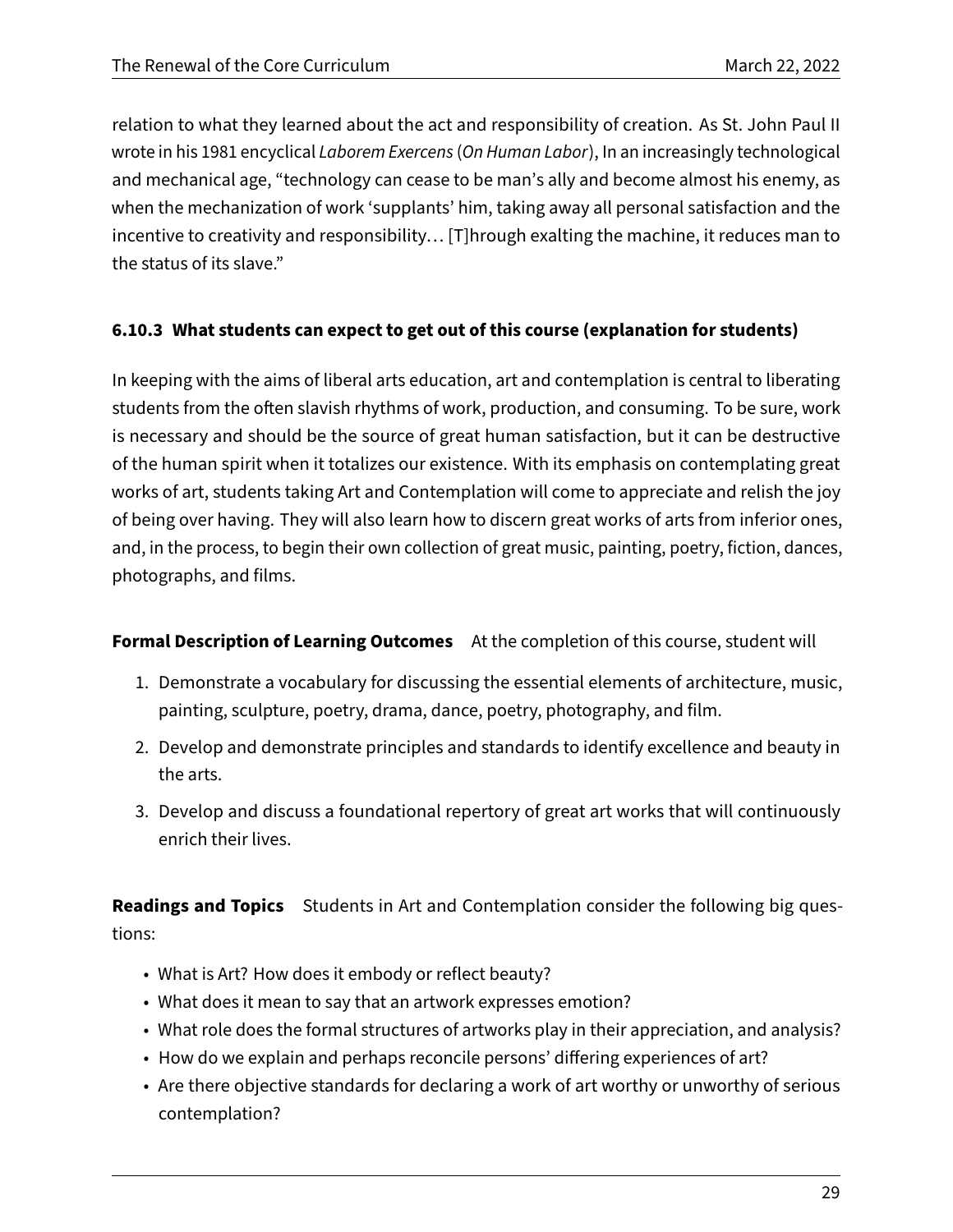# **6.11 Mathematical Models in Science**

Models employed in the sciences are a kind of metaphor in which a familiar structure or mechanism is used as an analogy to interpret natural phenomena. . . . To have achieved a scientific explanation is to have rendered intelligible something that was not self-intelligible.

#### —Jude Dougherty, The Nature of Scientific Explanation

#### **6.11.1 Description**

A course introducing and exploring the widespread practice of devising and applying models in mathematical and scientific domains. The course emphasizes the useful applications of models, tests their limitations as a means of knowledge, and situates them in the context of both scientific and philosophical education for the non-specialist.

#### **6.11.2 Why this course is in the core (explanation for educators)**

This course is intended to complement the history and philosophy of science while also explicitly developing in students the cross-disciplinary intellectual skill of thinking and problem solving by modeling in science. Modeling is a useful skill widely applicable in mathematical and scientific domains, and in this way, it deserves to be considered among the liberal arts which are the universal skills that sharpen the mind for the intellectual virtues. Modeling also serves to introduce students to questions of how inductive empirical methods of knowledge and degrees of abstraction relate to the order of things as understood in classical metaphysics. Hence, it is ideally suited to blending both practical utility and application with the big-picture questions proper to a liberal education. **Problem domains and examples can be chosen to suit the disciplinary competences of the professor offering the course.**

The practicality of modeling as a useful skill serves the second goal of the core: to cultivate intellectual skills that serve the life of the mind across various areas of inquiry.

#### **6.11.3 What students can expect to get out of this course (explanation for students)**

Students will be introduced to the importance of models as a basic tool of scientific and mathematical thinking, and learn to apply useful models to particular high-value problems, in such a way as to sharpen their powers of analysis.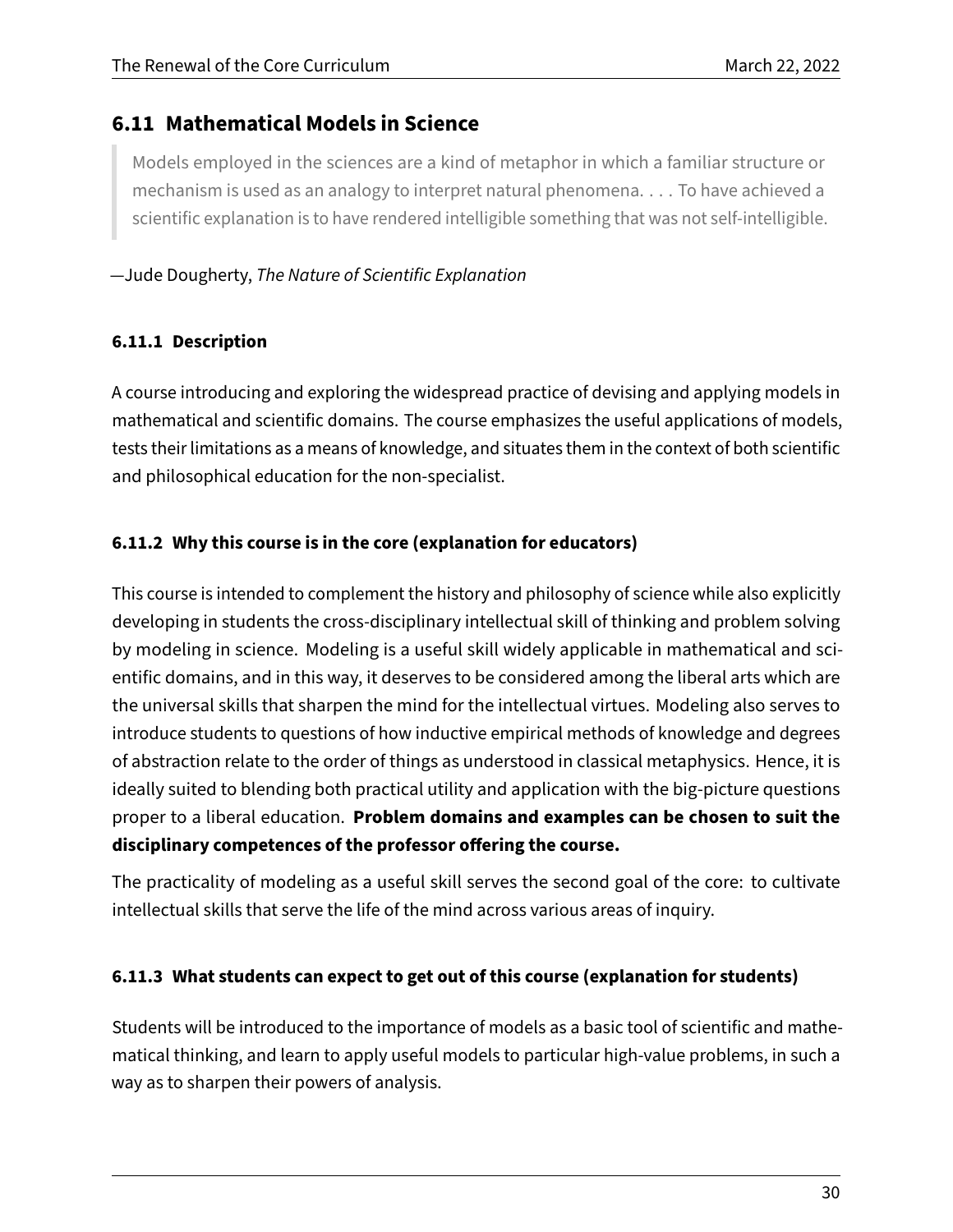**Formal Description of Learning Outcomes** These outcomes are meant to be given further specificity, depending on the specific scientific or mathematical questions selected for consideration, which may vary with the instructor or from semester to semester.

- 1. Students will acquire a college-level understanding of the scientific method, especially insofar as it makes use of the basic tools of human reason to make inferences from evidence. (In the context of the specific field they are studying, students should come to understand how scientists reach conclusions from empirical evidence, and how they formulate and test hypotheses experimentally.)
- 2. Students will practice applying multiple models to practical problem domains and learn to evaluate their explanatory value.
- 3. Students will distinguish between mathematical description and scientific explanation.

**Readings and Topics** Readings and topics will depend on the instructor's expertise, but the course idea takes its inspiration from Scott Page's The Model Thinker, which might serve as a useful companion volume. Dougherty's The Nature of Scientific Explanation may prove a useful philosophical companion for the instructor, which can also provide a more accurate account of wisdom than Page was able to do in his book.

# **6.12 History and Philosophy of Science**

The peculiar problem of the age lying ahead of us will be to reconcile science and wisdom in a vital and spiritual harmony. The very sciences themselves seem to invite the intelligence to take up such a task. Today they are ridding themselves of the remains of a materialist metaphysic which disguised their true features, they are calling out for a philosophy of nature.

—Jacques Maritain, Science and Wisdom

#### **6.12.1 Description**

A study of the history, methods, and nature of science from classical cosmology through the Newtonian and Darwinian revolutions, into the twentieth century.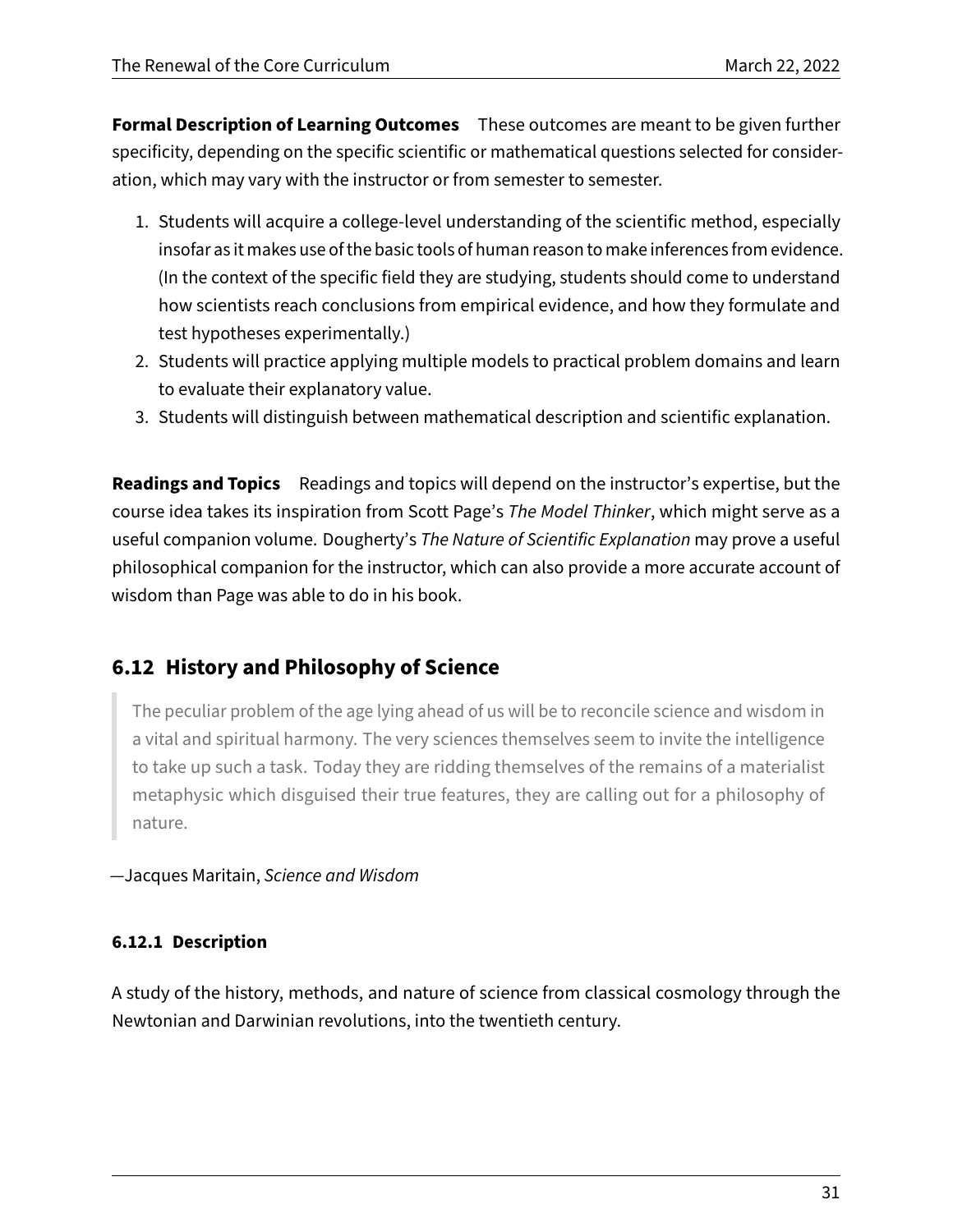#### **6.12.2 Why this course is in the core (explanation for educators)**

Students will reflect on the history, nature, and methods of science with an eye to being able to think clearly and carefully about science and scientific claims. For instance, they need to be able to distinguish between claims that are philosophical and claims that are scientific. Moreover, in the light of such reflection, they will be well positioned to address the prevalent and persistent misunderstandings of science in contemporary discourse, particularly as to its scope and methods.

This course is intended to complement the study of science in the core, not to replace it. It aligns particularly with the third goal of the core, in that it seeks to give students the foundations for wisdom in connection with one of the most important and influential areas of knowledge ever conceived.

#### **6.12.3 What students can expect to get out of this course (explanation for students)**

Students will learn to reflect on the nature and purpose of science. By looking at how it has worked throughout history they will come to know more concretely the method of science and gain insight into science as a search for truth.

#### **Formal Description of Learning Outcomes**

- 1. Students will become familiar with the historical development and context of key scientific discoveries.
- 2. Students will learn to think clearly and knowledgeably about the distinctive methods of science, both descriptively and prescriptively, in light of the history of science.
- 3. Students will learn to think in a careful and systematic way about broader epistemic questions, both within and without the scientific disciplines, in light of an understanding of the history and methods of science.
- 4. Students will understand the difference between natural science and the philosophy of nature and be able to reflect upon the relationship between them.

**Readings and Topics** Readings will include one or two overviews of the history and/or philosophy of science as well as primary texts such as the following:

- Aristotle's Physics and cosmological writings
- Selections from Ptolemy's astronomy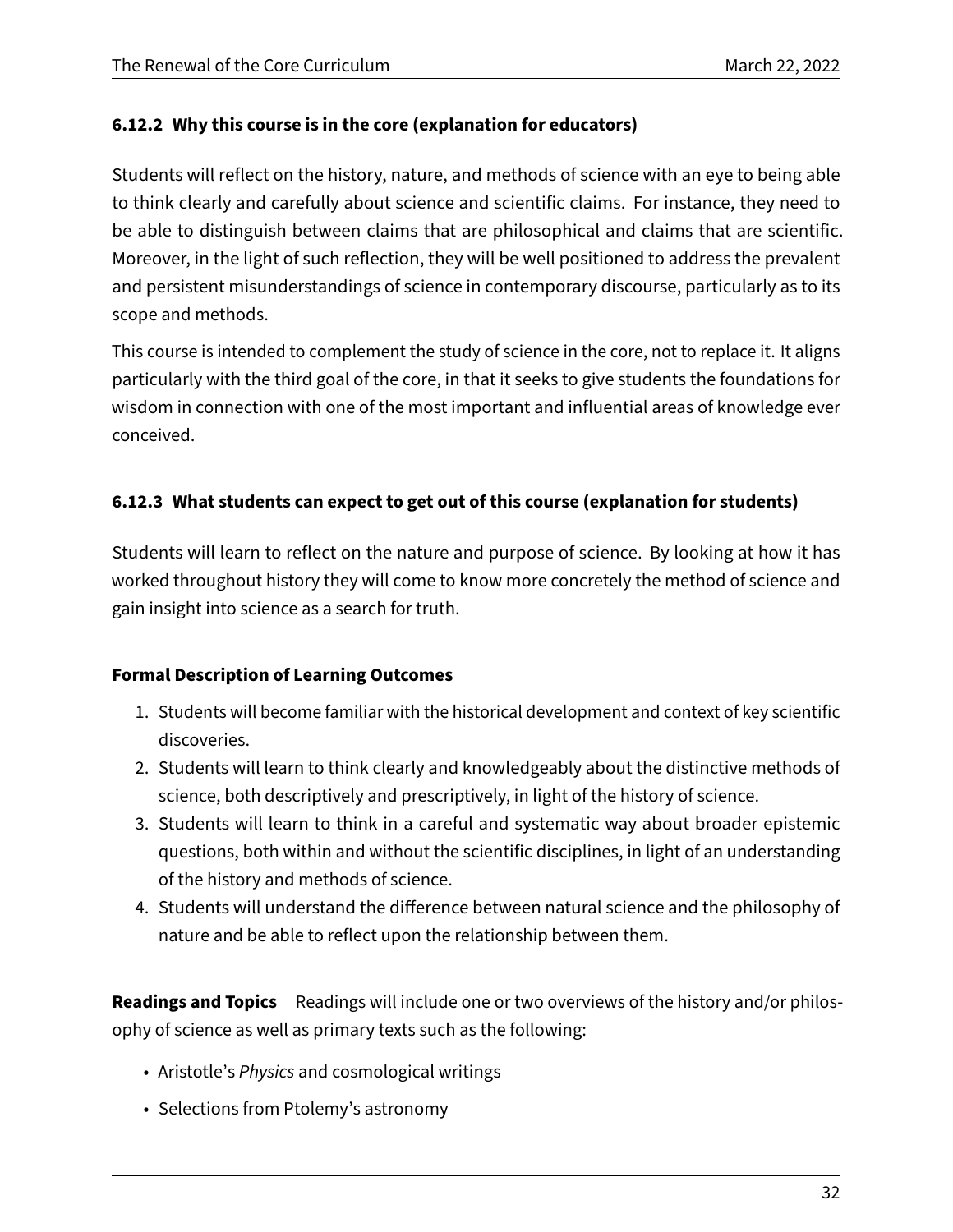- Philosophia Naturalis Principia Mathematica, Newton
- Letters of Galileo and the transcripts of his trial.
- Selections from the writings of Tycho Brahe
- An Enquiry Concerning Human Understanding, David Hume
- De Motu Cordis et Sanguinis, William Harvey
- On the Origin of Species, Charles Darwin
- Conjectures and Refutations, Karl Popper
- The Structure of Scientific Revolutions, Thomas Kuhn
- "Inference to the Best Explanation," Peter Lipton

# **6.13 Metaphysics**

Set within the Christian metaphysical tradition, the philosophy of being is a dynamic philosophy which views reality in its ontological, causal and communicative structures. It is strong and enduring because it is based upon the very act of being itself, which allows a full and comprehensive openness to reality as a whole, surpassing every limit in order to reach the One who brings all things to fulfilment.

#### —Pope St. John Paul II, Fides et Ratio §97

It is necessary to work towards a higher synthesis of knowledge, in which alone lies the possibility of satisfying that thirst for truth which is profoundly inscribed on the heart of the human person.

—Pope St. John Paul II, Ex Corde Ecclesiae §16

#### **6.13.1 Description**

An introduction to metaphysics, the philosophical discipline concerned with questions about the nature of reality, about what there is, and about the principles, causes, and properties of what exists. Because metaphysics asks fundamental questions about all of being, one of its central tasks is to account for the unity of human knowledge and for the relationship among all the various parts of human knowledge. Because it seeks after the causes of being, metaphysics culminates in philosophical theology, a consideration of what can be known about God through human reason.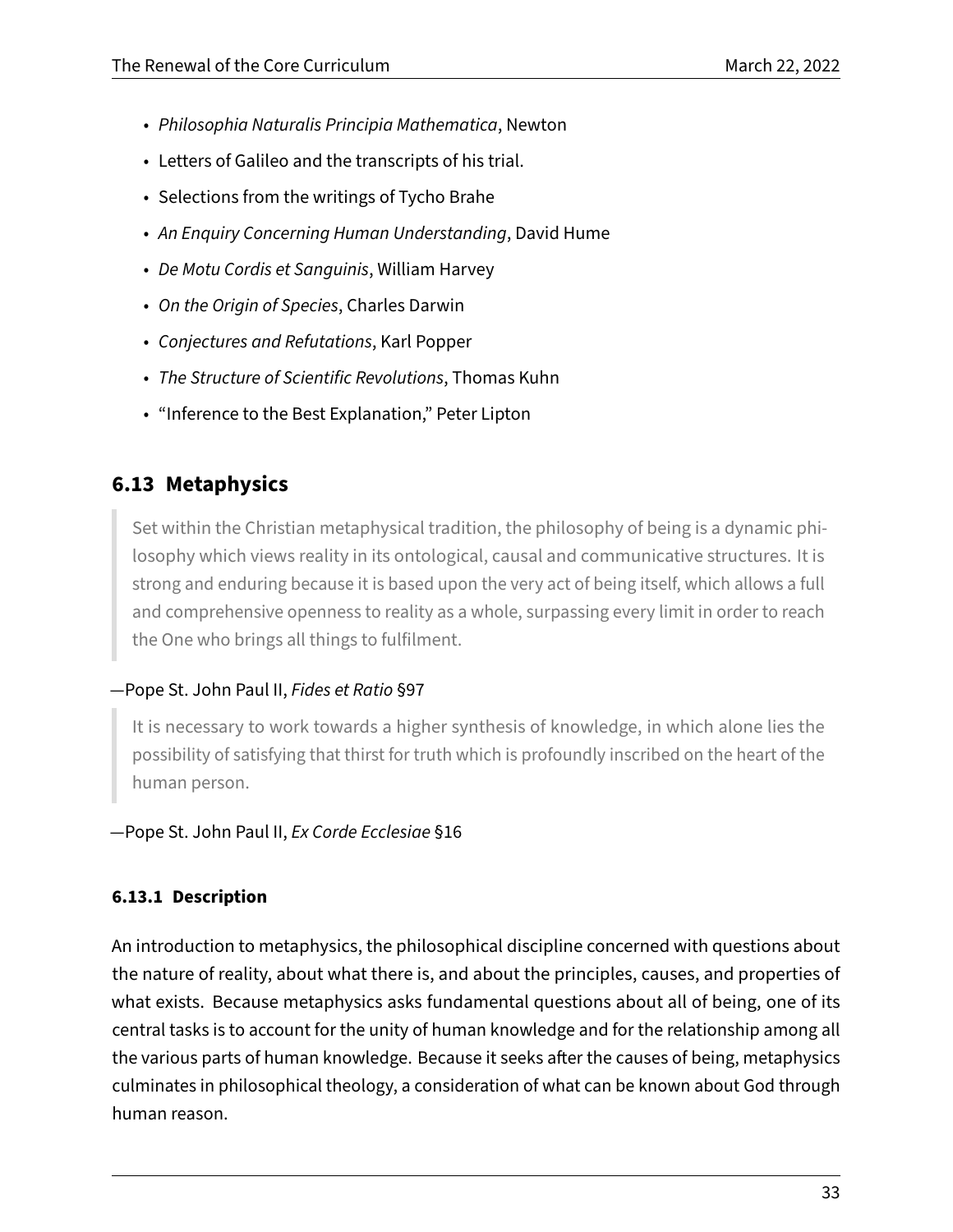#### **6.13.2 Why this course is in the core (explanation for educators)**

One of the central goals of education in a Catholic university according to Ex Corde Ecclesiae is the integration of knowledge, that students should attain not only to specialized knowledge within their particular disciplines, but also to an understanding of the unity of human knowledge and of the relationships of the different parts of human knowledge to one another. In the Catholic intellectual tradition, an indispensable role in the integration of knowledge is played by metaphysics, the philosophy of being that seeks an understanding of reality as a whole and of whatever exists, insofar as it is a being. If one understands how the different "parts" of being relate to one another, then one can make sense of how the different parts of human knowledge are related to one another as well.

Ex Corde Ecclesiae also emphasizes that the integration of knowledge occurs in a special way in the dialogue between faith and reason. The philosophy of being and its goal of a united vision of reality culminates in philosophical theology, a consideration of what human reason can know about the existence and attributes of God.

#### **6.13.3 What students can expect to get out of this course (explanation for students)**

The study of metaphysics will help students to think about how the different subjects that they have studied at the University, including their major discipline, are related to one another and how they are related to a fulfilling human life. The course will also address big questions about the nature of reality and the existence and attributes of God.

#### **Formal Description of Learning Outcomes**

- 1. Students will be able to articulate the relationship between their major and the rest of what they study at the university.
- 2. Students will correctly employ the distinction between speculative, practical, and productive knowledge.
- 3. Students will be able to explain key metaphysical notions, including substance, accident, form, matter, potency, act, unity, truth, goodness, essence, and existence.
- 4. Students will be able to articulate arguments for God's existence and attributes.

**Readings and Topics** The topics covered will include:

• Categories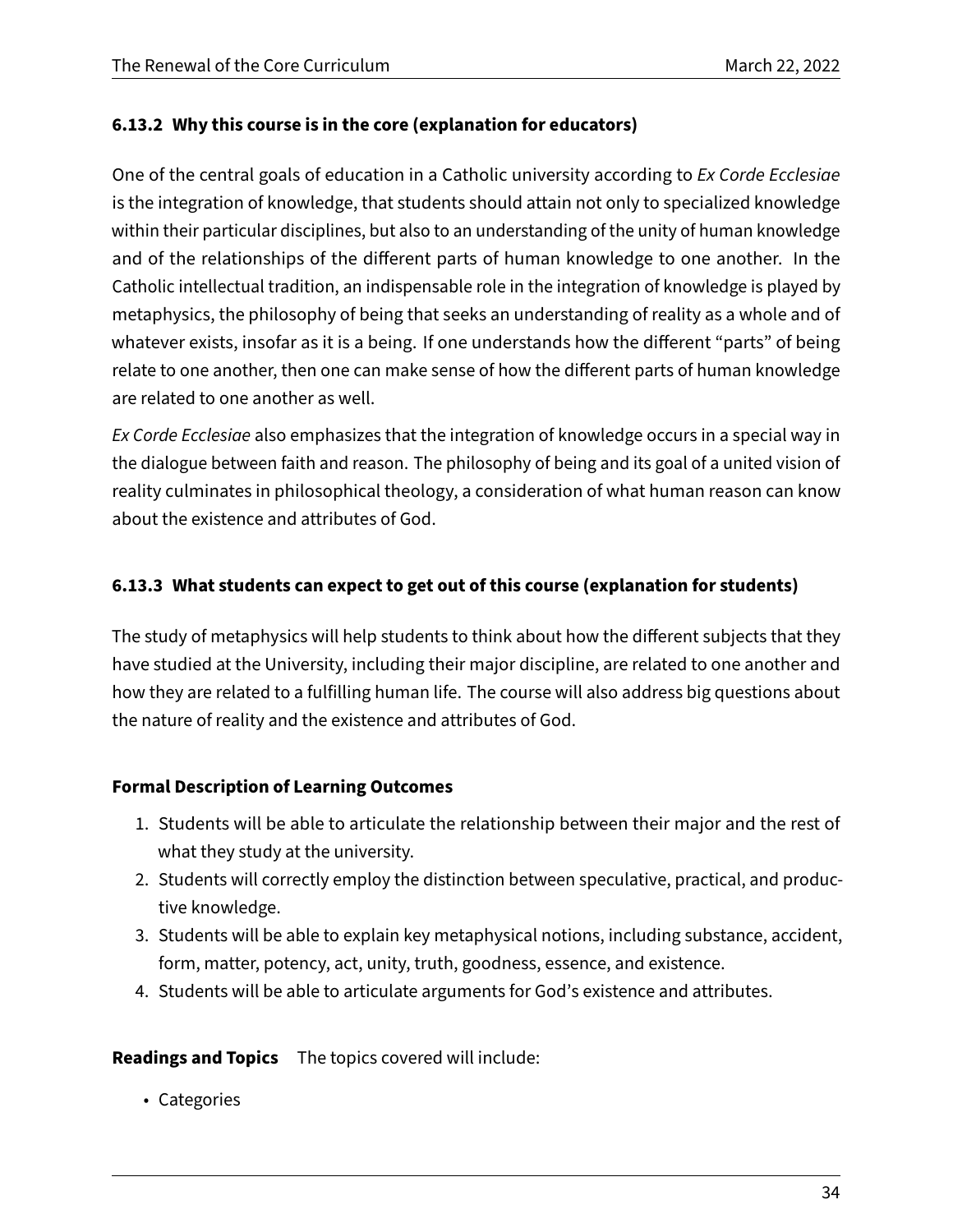- Form and matter
- Nature and art
- Motion
- Act and potency
- Division of the sciences
- Univocity and analogy
- Principle of contradiction
- Analogy of being
- Essence and existence
- Transcendentals
- Metaphysical arguments for God's existence
- Divine attributes

Selections are taken from some of the great texts of the classical metaphysical tradition:

- Aristotle, Categories cc. 1-5
- Aristotle, Physics I-III (selections)
- Aristotle, Metaphysics I-II, IV-VI, IX (selections)
- St. Thomas, Commentary on the De Trinitate q. 5 (selections)
- St. Thomas, De ente et essentia c. 4 (selections)
- St. Thomas, Summa theologiae 1a qq. 2-26 (selections)
- Pieper, The Silence of St. Thomas

Recommended readings include:

- Plato, Republic (selections)
- Plato, Sophist (selections)
- Fragment of Aristotle's Cave Allegory from Cicero's De natura deorum
- Boethius, The Consolation of Philosophy (selections)

The initial syllabus has been developed by Brian Carl, PhD.

# **6.14 Scripture and Salvation History**

In many and various ways God spoke of old to our fathers by the prophets; but in these last days he has spoken to us by a Son, whom he appointed the heir of all things, through whom also he created the world.

— Hebrews 1:1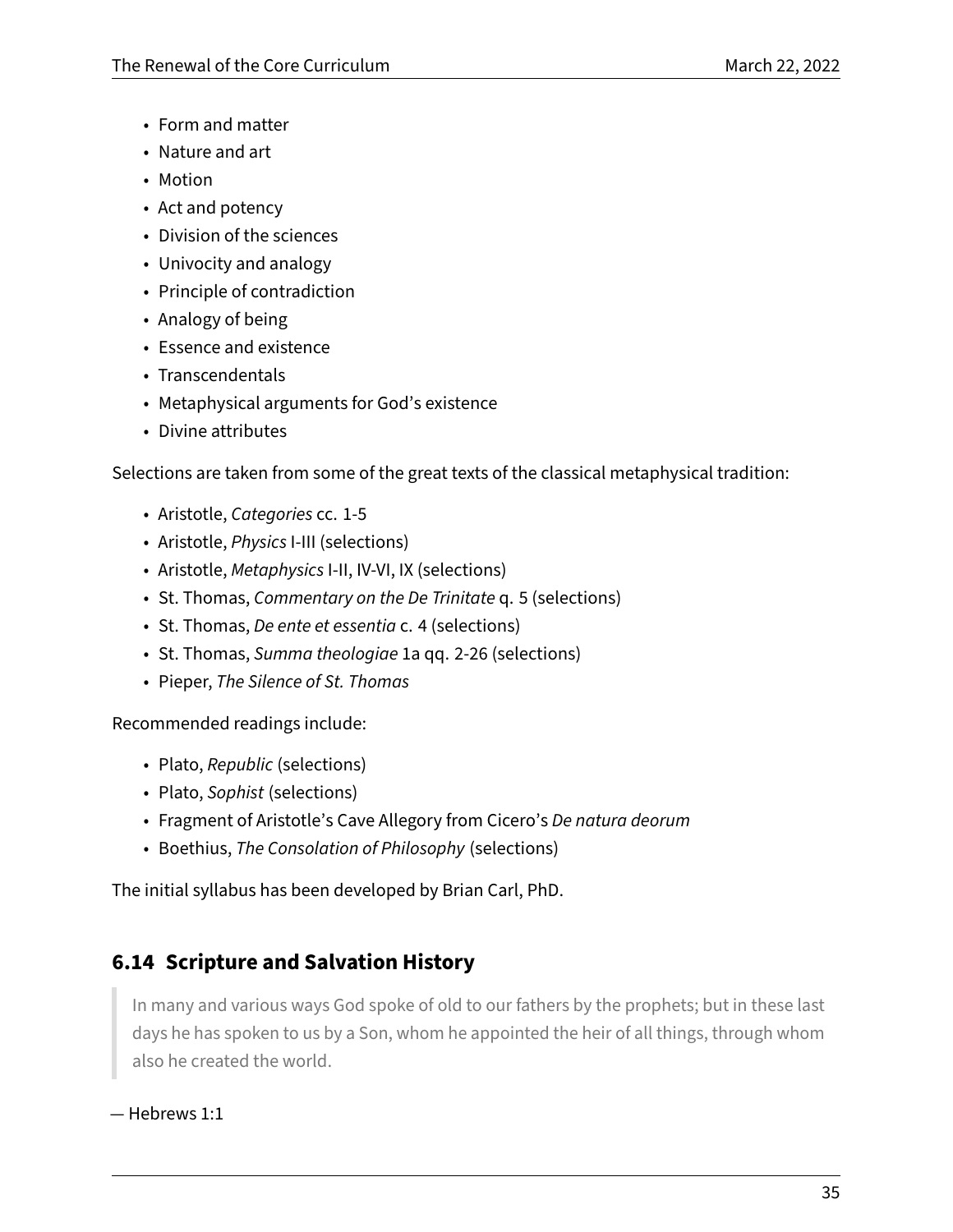#### **6.14.1 Description**

An introductory course in Christian Scripture and theology presenting a thorough and coherent outline of Salvation History from the creation narrative through the coming of Christ and the birth and development of the Church. Students will also be exposed to the basic Trinitarian and Christological dogmas which are derived from Scripture.

#### **6.14.2 Why this course is in the core (explanation for educators)**

Sacred Scripture is fundamental to the mission of the Catholic university, and a unified presentation of Salvation History is a constant guide for curriculum design and instruction, and especially the core. The Church insists that Christ be at the heart of all teaching and learning, and Salvation History presents a reading of Scripture in which God's Word to the prophets and apostles and his formation of a people for himself is all oriented toward the coming of a savior.

#### **6.14.3 What students can expect to get out of this course (explanation for students)**

Students can expect a thorough overview of the primary figures and events of the Bible in addition to a presentation of the Church's core doctrines and beliefs concerning Christ, Trinity, and the Sacraments. Students will understand that the notions of revelation and inspiration do not oppose science and rationality, but indeed support them.

#### **Formal Description of Learning Outcomes**

- 1. Students will explain the basic outline of Salvation History, including the figures and events leading up to and including Christ and birth of the Church.
- 2. Students will interpret the scriptures literally and spiritually.
- 3. Students will describe the creedal and doctrinal implications and developments that emerged from the scriptures.

#### **Readings and Topics**

- The Bible (RSV, 2nd Ed., Ignatius Press)
- Pitre, The Jewish Roots of the Eucharist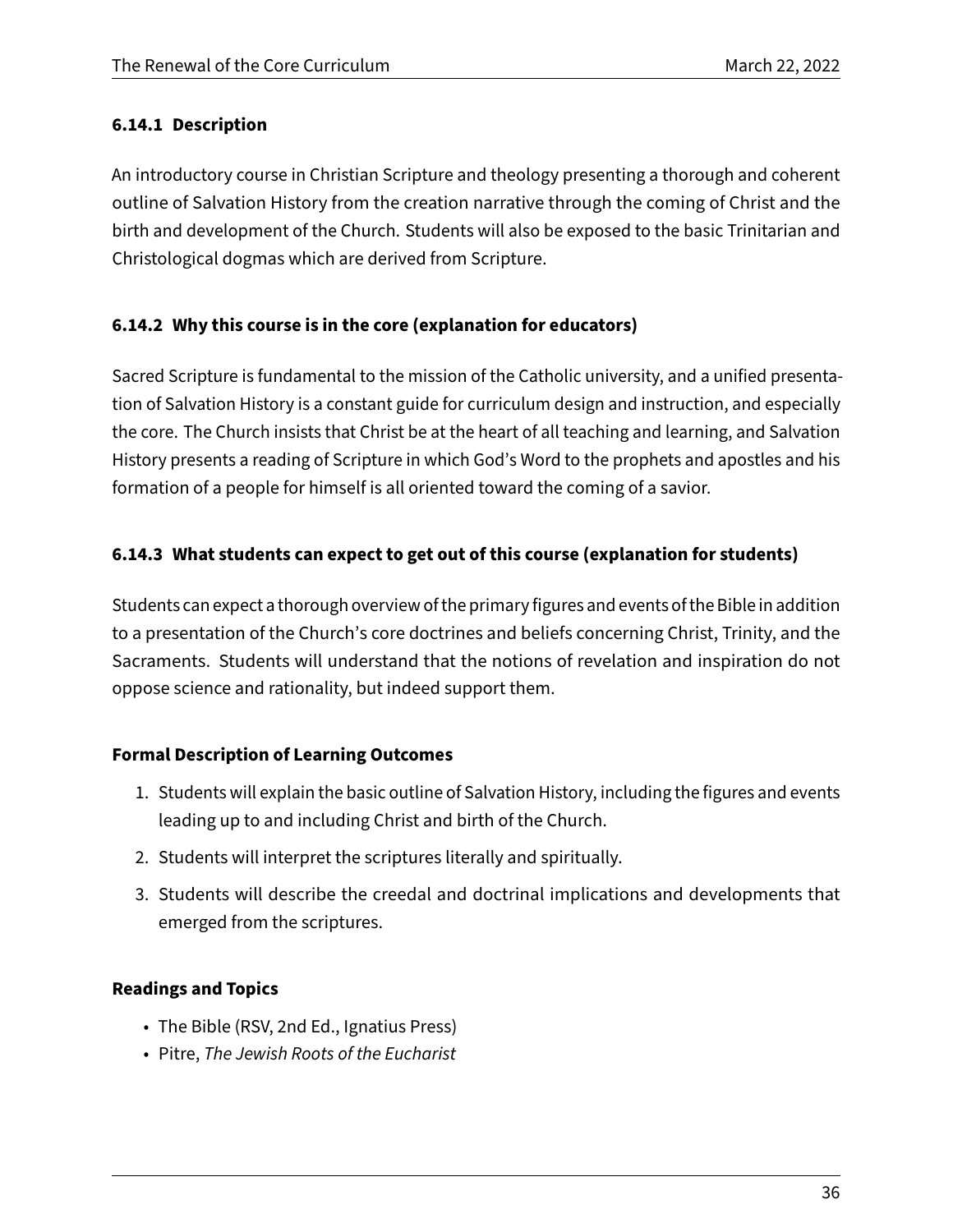## **6.15 The Return to God**

The glory of God is man fully alive, but the life of man is the vision of God.

#### —St. Irenaeus, Against Heresies IV

You have made us for yourself O Lord, and our hearts are restless until they rest in you.

#### —St. Augustine, Confessions, I

#### **6.15.1 Description**

A synthesis of readings and themes introduced in prior core instruction, this course draws together fundamental questions considered throughout the curriculum dealing with such topics as revelation, history, transcendence, suffering, death, and salvation. This course orients life in the context of a Christian sacramental vision to the final end of the human person: the contemplation of the vision of God.

#### **6.15.2 Why this course is in the core (explanation for educators)**

The core curriculum serves as a foundation and orientation for the life of the mind. Key to that orientation is not simply knowing the powers and capacities of the human person, but of knowing their fulfillment, individually and collectively, in the Body of Christ, and how such fulfillment is relevant for their lives in the world. Accordingly, this course seeks to draw together the threads and fundamental questions introduced and explored in previous core classes, with an eye to facilitating the student's own interior synthesis of his or her education within the horizon of a Christian sacramental worldview. It shows them how one lives out the sacramental worldview via the liturgy in the midst of activity in the world. The intended result is that students will understand what the unity of a human life in Christ is, but also what the unity of the disciplines is, since the core is composed of disciplines that relate to reality and to the human person. The courses of the core, therefore, express both the anthropological unity and the unity of creation in its final end.

The course addresses such fundamental questions as what is the purpose of human existence, what makes a human life (and human history) unified and meaningful, and what is the value of prayer, worship, and contemplation. In so doing it both addresses the dominant technocratic assumptions and presuppositions of contemporary life and culture and seeks to present the